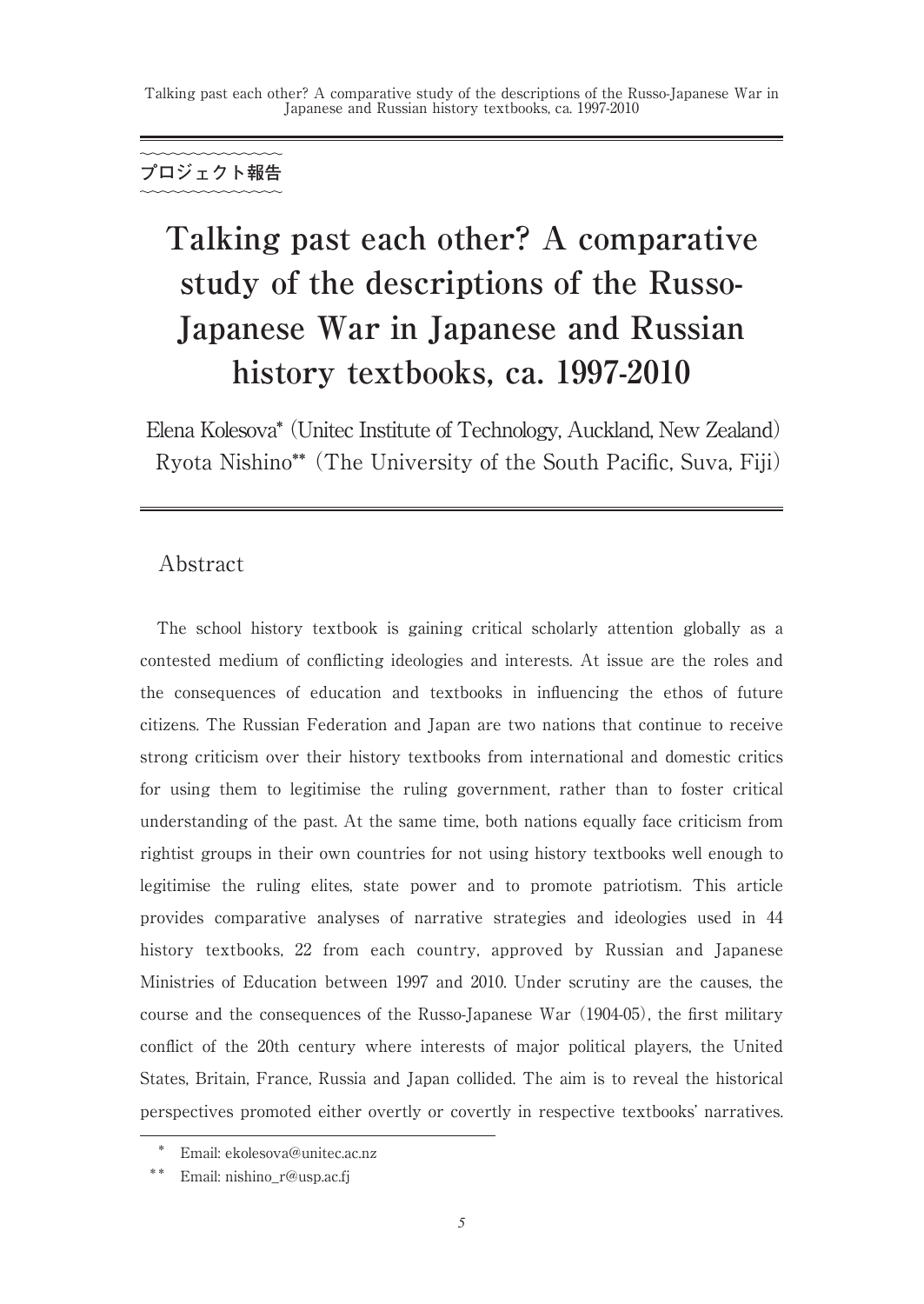By choosing a topic that is pertinent to both nations' representation of the direct military conflict between them, this study may help us to better appreciate the legacy of the ambivalent relations between Japan and Russia.

**Keywords: history textbooks, Russo-Japanese war (1904-05).**

## Introduction

On April 29, 2013 Russian president Vladimir Putin shook hands with Japanese Prime Minister Shinzo Abe during the rare visit of a Japanese PM to Moscow. Media in both countries as well as internationally immediately hoped this meeting would allow the two nations to finally conclude the bilateral peace treaty which had eluded them since the end of WW2. The meeting of the two leaders indicated that Japan and Russia need each other now as never before. Japan attracts Russian attention as Moscow is looking for outside investments to develop its resource-rich but unpopulated Siberian and far eastern regions. And Japan is equally interested, especially after the nuclear disaster at the Fukushima Daiichi nuclear plant in March 2011, in Russian energy suppliers, such as liquefied natural gas and coal. As Japan experiences increasingly tense relations with China Tokyo also tries to distract Russia from developing strong ties with Beijing in order to influence a rapidly developing new geopolitical order in Asia-Pacific. This can't be achieved without further cooperation between Japan and Russia. What prevents the two countries from embracing in mutual cooperation is the unresolved territorial dispute of the Kurile Islands, as they are called in Russia, or *Hoppô Ryodô* in Japan ('Northern territories').

The territorial dispute over the four islands, Soviet-Japanese border conflicts between 1932-1945, the Soviet declaration of war on Japan in August 1945 and the subsequent invasion of Manchuria all had their prehistory in another military conflict – the Russo-Japanese War (1904-05). That conflict finished in a humiliating defeat for Russia. The Japanese victory took everyone by surprise, as Russia didn't expect to lose to Japan and the world certainly didn't expect Japan to win against Russia. Japan's victory signified the change of the international political and economic order, and marked the emergence of Japan as a serious imperial nation regardless of the treatment it received in the settlement. This war and its outcome had an impact on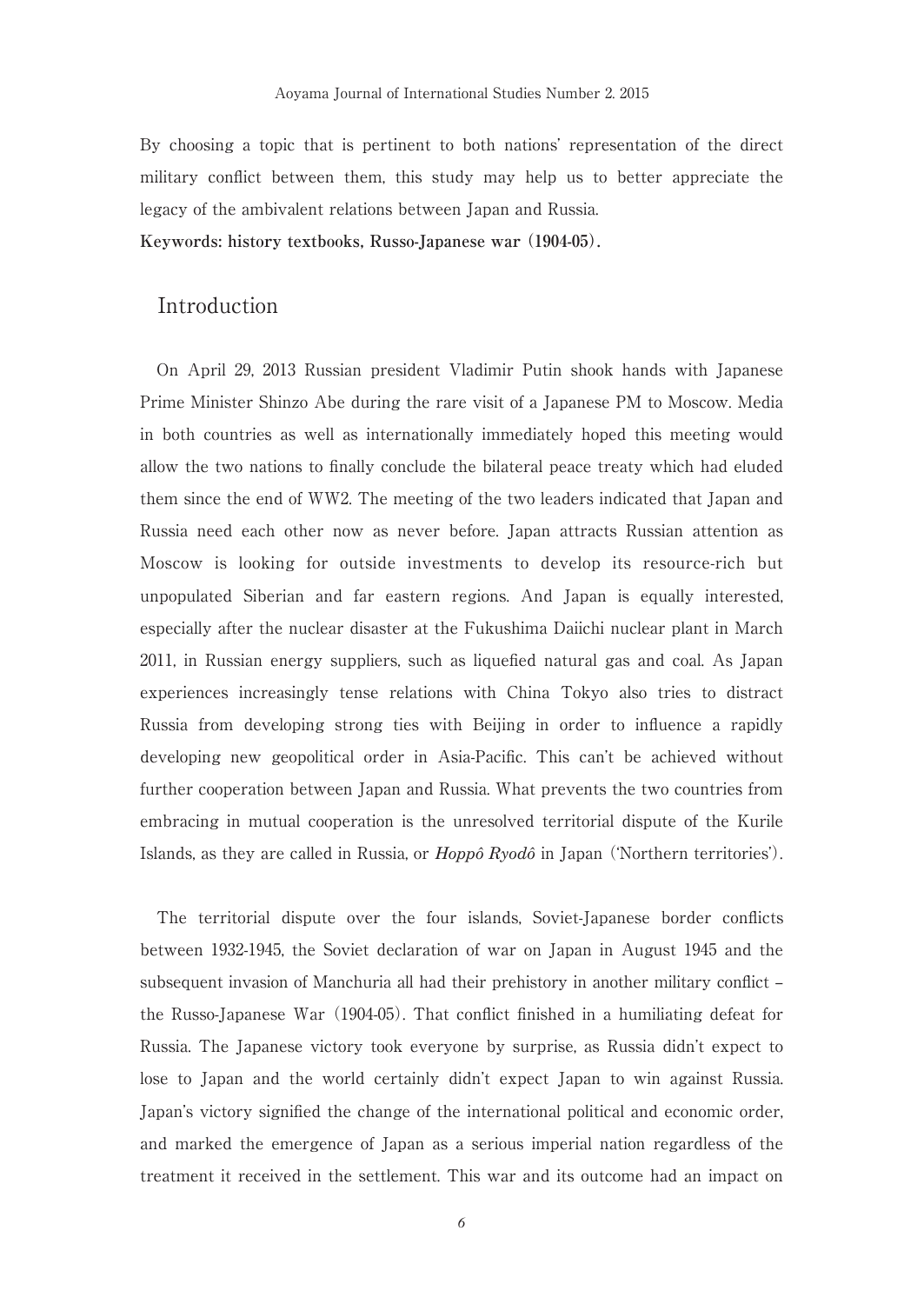how WW2 played out between Japan and Russia including the long lasting territorial dispute. By choosing a topic that is pertinent to both nations' representation of the direct military conflict between them and its expression in school history textbooks in both countries, it is possible to see that how the Russo-Japanese war is represented to each nation's youth is significant in building a nation with national citizens who have a sense of pride (or the absence of it) in the achievements of their forebears. It also represents the state of politics in each nation, and their formal readings of history, which in turn reflects the present circumstances and equally impacts them.

Focusing on history textbooks we are fully aware of their limitations as a medium of historical knowledge. Today, with the wide spread of the images of the past through, first of all, various forms of popular culture due to ever developing new technologies, it is hard to imagine that history textbook can be anyone's, and particularly young people's, favourite pastime. However, children in Japan and Russia get exposed to the history textbook's narrative at the young age when they develop their understanding of the world. History curricula certainly matter in this context. Zheng Wang maintains "that to understand a country, one should visit the country's primary schools and high schools and read their history textbooks."<sup>1)</sup> If Wang is correct, history textbooks serve as a medium that can influence a nation's youths in forming perceptions about other countries as well as their own. His caveat underlines often reported tension between Japan and its East Asian neighbours, particularly China and Korea. Arguably by extending the geographical parameters of Wang's model, Russia, the nation immediately to the west and north of Japan, can be included in this narrative of 'East Asia' too.

For all students in Japan, the study of history at middle-school (thirteen to fifteen years old) is compulsory. Thus it is here that the greatest exposure to textbook versions of history occurs. The curriculum documents used over the 1997-2010 period feature the Russo-Japan War under a section on Japan's modernisation and rise in international standing during the Meiji era<sup>2)</sup>. Japan's Ministry of Education insist on

<sup>1)</sup> Wang, Zheng, *Never Forget National Humiliation: Historical Memory in Chinese Politics and Foreign Relations* (New York: Columbia University Press, 2012), 7.

<sup>2)</sup> Curriculum revisions occur almost every ten years with a few years of lead-in to allow for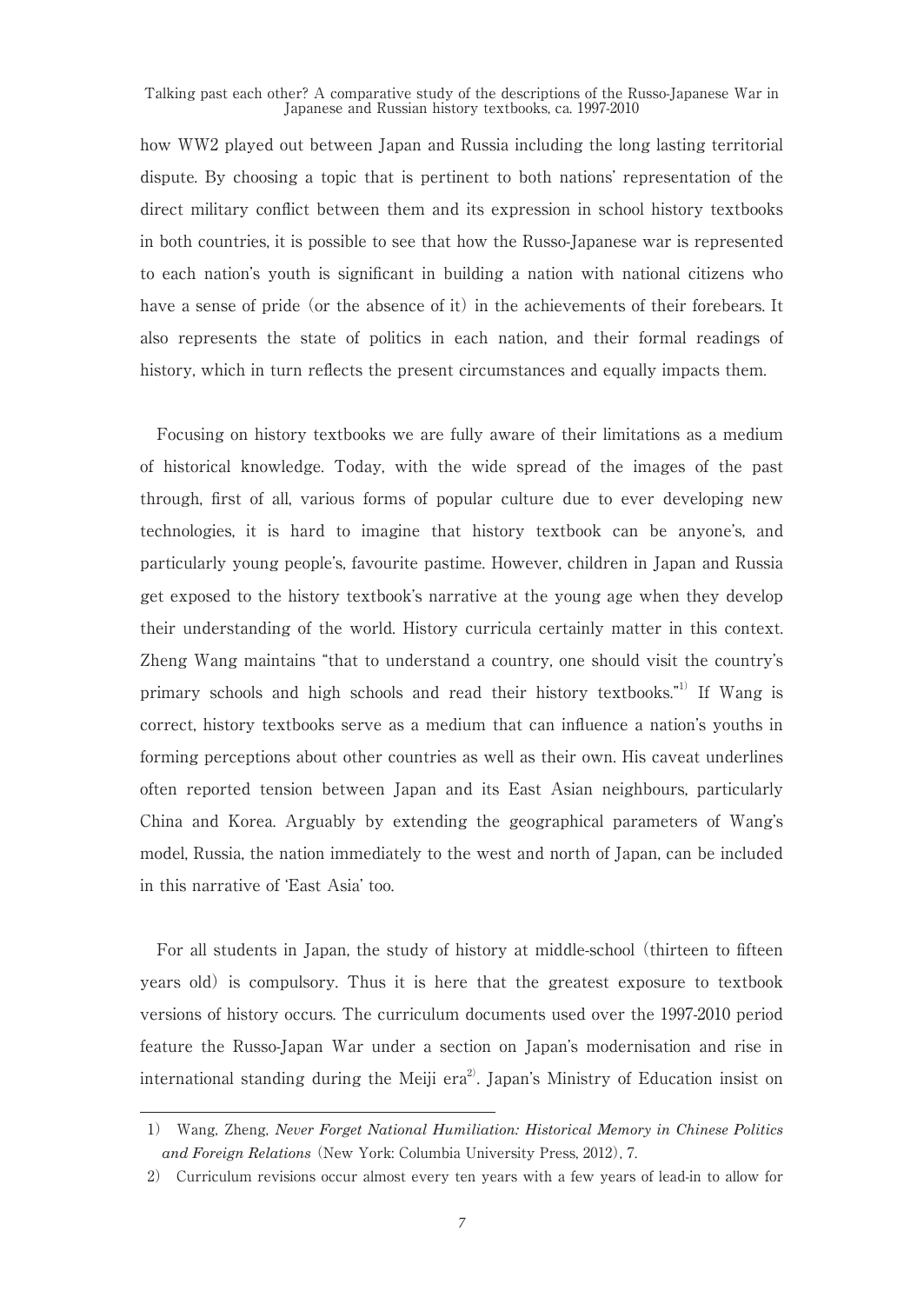screening prospective textbooks against the curriculum and numerous criteria prior to granting official approval and publication. The screening rounds took place in 1997, 2002 and 2007. A total of 22 textbooks were approved between 1997 and 2010. The revision of the curriculum which provides the base for textbooks happens less frequently $3^{\circ}$ .

In Russia the textbook approval happens annually which is different from a four year approval cycle in Japan. Establishing an exact parallel between Japanese and Russian textbooks proved difficult because history is taught at different ages. The Russian curriculum covers the war mostly in the last two years (Years 10 and 11), age 16-17, of the high school curriculum with some exceptions in the last year of the intermediate school syllabus in Year 9, age  $15<sup>4</sup>$ . This age group is slightly higher than in Japan, where the children exposed to these textbooks will be between 13 and 15 years of age.

Similar to the Japanese sample we have selected also 22 textbooks published during 1997-2010 based on how they represented the Russo-Japanese  $\text{War}^{5}$ . The selected textbooks all include substantive descriptions of the War – from a few

textbook revision. The textbooks examined were published when two curricula were in effect; each was implemented in 1993 and 2002. In 2008 a new curriculum was announced for implementation in the 2012 academic year. The three curricula are available on the Japanese Education Ministry's website. Ministry of Education, Culture, Sports, Science and Technology (Japan), "Gakushû shidô yôryô" [Course of Studies]. http://www.mext.go.jp/a\_menu/shotou/ youryou/main4\_a2.htm,accessed5January2013.

<sup>3)</sup> Known as Kyôkayô tosho kentei kijun [Textbook Screening Standards (hereafter referred in the translated title)] and Gimukyôiku shogakkô kyôkayoˆ tosho kentei kijun jisshi saisoku [Textbook Standards Implementation Subsidiary Regulations for Compulsory Schooling Sector], the Ministry has issued standard regulations on textbook screening and standards which tightened the alignment between the curriculum and the textbooks. Ryota Nishino, "The Political Economy of the Textbook in Japan, with Particular Focus on Middle-school History Textbooks, ca. 1945-1995," *Internsionale Schulbuchforschung* [International Textbook Research] 30, no. 1 (2008): 487-514.

<sup>4)</sup> The high school is optional in Russia. However, those who do not continue in the high school usually attend some kind of professional technical schools where the same history textbooks are circulated. It means that the majority of Russian youth do get exposure to the narratives of the Russian history textbooks analysed here.

<sup>5)</sup> A number of the textbooks omit the description of the war completely only including it in a chronological chart as an important event of the 20th century.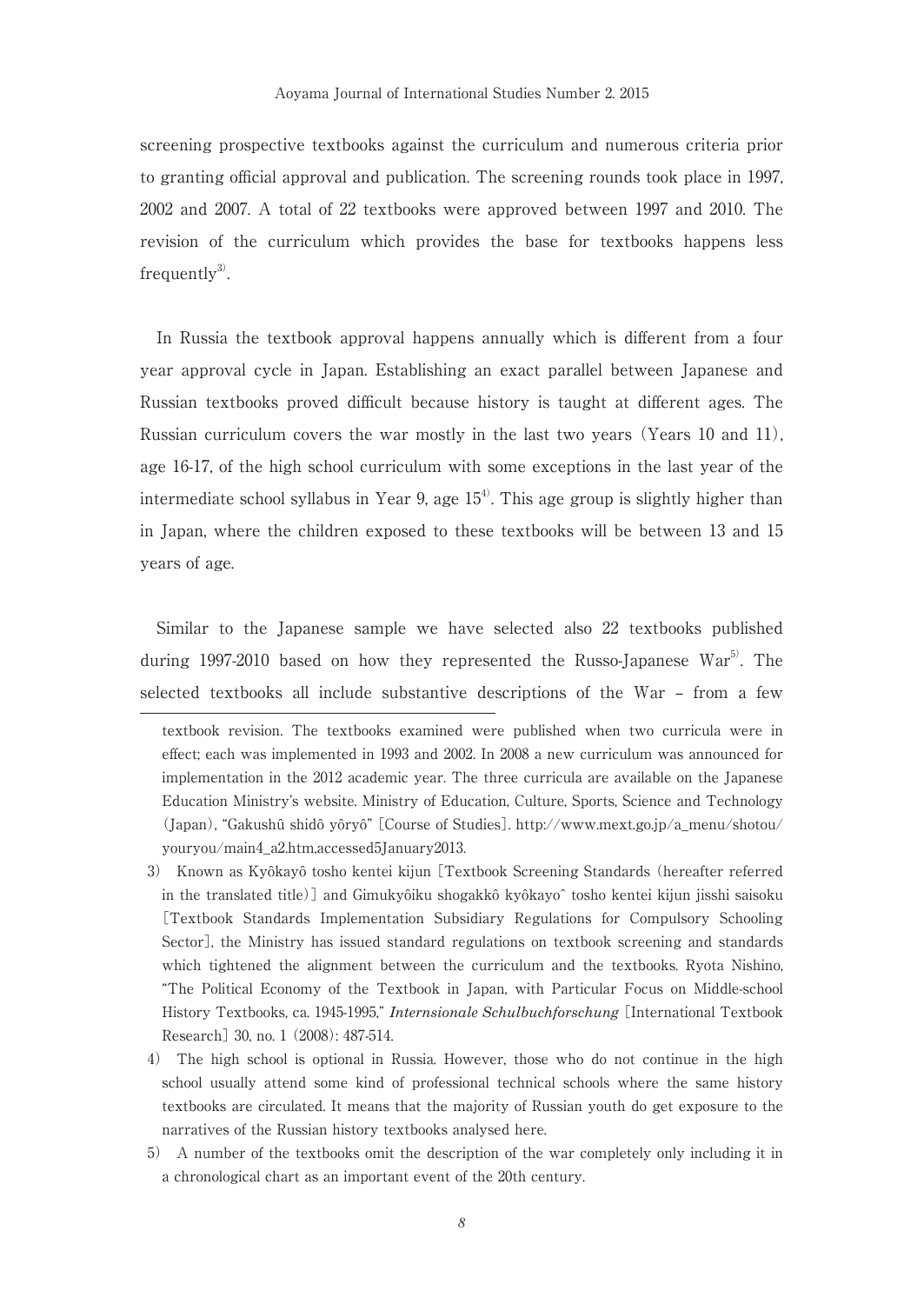paragraphs to two or three pages. In a number of cases textbooks by the same authors were chosen to determine any changes in the narrative.

The period 1997-2010 was determined by the growing attention to history education in both countries that followed the end of the Shôwa period (1989) and the dissolution of the Soviet Union (1992). In Japan the extant debates on the treatment of the country's imperial past intensified, and continued to afflict relations with its East Asian neighbours. Crystallising the neo-nationalist resurgence was the inception of Atarashii rekishi kyôkasho o tsukurukai in 1996 (Japanese Society for History Textbook Reform, hereafter Tsukurukai). The group criticized Japanese history textbooks for making excessive references to Japan's wartime responsibility and as a result of this presenting an 'apologetic' history to Japanese youth. According to Tsukurukai school textbooks should instill pride in national history amongst the youth<sup>6)</sup>. The second time Prime Minister Abe Shinzô echoed the sentiments of Tsukurukai even before his first premiership in 2006: "The purpose of education is to develop people with ambitions and to create a nation with dignity. It is the state's task to revive education."<sup>7)</sup> Critics, whose orientation is rooted in the peace education of the early postwar years, charge that Tsukurukai and their sympathisers endorse the state-centred education, and their vision is inimical to the rights of teachers and students as citizens, and Japan's relations with ethnic minorities and neighbouring nations.

In Russia a similar turn towards nationalism and patriotic education accompanies the recent search for post-Soviet and post-Cold War statehood. Vladimir Putin, whose

<sup>6)</sup> Numerous sources account for the background and development of the Tsukurukai and its authors. For a recent and detailed analysis, see Steffi Richter, "Historical Revisionism in Contemporary Japan," in *Contested Views of a Common Past: Revisions of History in Contemporary East Asia,* ed. Steffi Richter (Chicago: University of Chicago Press, 2008), Ch.1, esp. 39-59; and Sven Saaler, *Politics, Memory and Public Opinion: The History Textbook Controversy and Japanese Society* (Tokyo: Indicium, 2005), 25-59. The debut of the Tsukurukai textbook published by Fusôsha was met with a cold reception from schools. Out of the 543 school boards in Japan, 532 boards rejected it. John K. Nelson, "Tempest in a Textbook: a report on the new middle-school history textbook in Japan," *Critical Asian Studies* 34, no. 1 (2002): 144.

<sup>7)</sup> Abe Shinzô, *Utsukushii kuni e* [To the beautiful nation] (Tokyo: Bungei shunjyû, 2006), 207.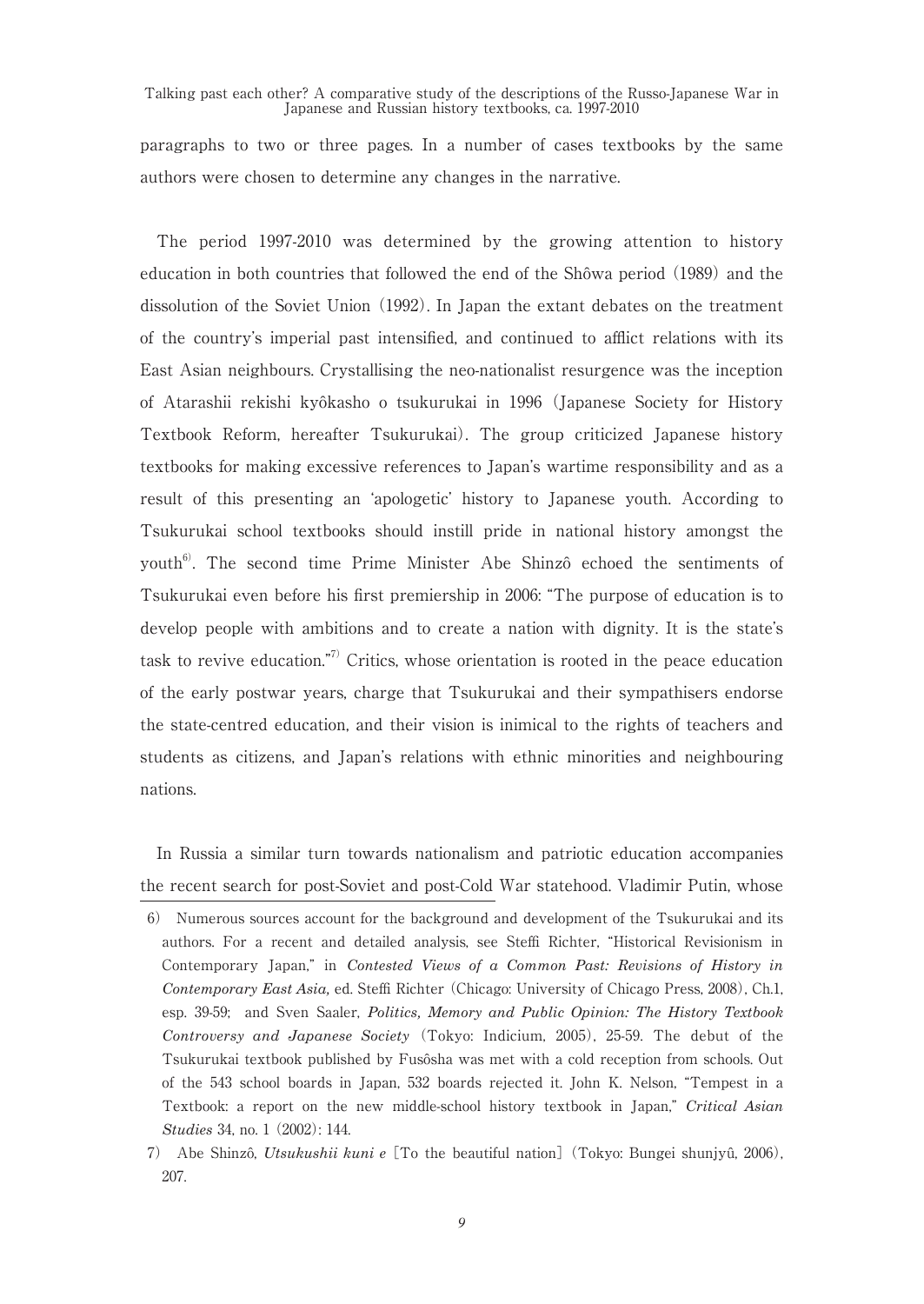reign as President or Prime Minister continues since his appointment as Acting President by Boris Yeltsin on 31 December 1999, makes an effort to revive Russian identity and strengthen Russian nationalism through history education by correcting liberal mistakes made by perestroika and glasnost in the late  $1980s$  and early  $1990s^{8}$ . Unshackled from the orthodoxy of the state-authored textbook *The Concise History of the USSR,* first published in 1937, in the 1990s numerous textbooks sought to present hitherto suppressed alternative historical visions and pedagogy<sup>9</sup>. However, the will of the writers and publishers did not match the teachers' readiness to embrace the new intellectual, historiographical and pedagogical paradigm $^{10}$ . Public debate on history textbooks began soon after Putin directly intervened to use history education to restore patriotism amongst national youth in the early 2000s. It continues in Russia today, and while the possibility of a return to a single textbook – as in 1937 – exists, it has not yet occurred<sup>11)</sup>.

The main history battles revolve around the interpretation of the Soviet era, the role and place of Stalin and Stalin's era in Russian history and the interpretation of the Second World War. At the core of this debate is the question about the meaning of historical knowledge and the role of history education which determines the

<sup>8)</sup> Putin snova rugaet uchebniki. [Putin again criticises textbooks] www.gazeta.ru/news/ lenta/2012/02/13/n\_2203309.shtml,accessed12February2013.

<sup>9)</sup> The original textbook *The Concise History of the USSR* was authored by A. Vladmir Shestakov, a Soviet historian and an active proponent of the Communist Party, and approved by the Soviet Government in 1937 as the main history textbook for high school. This textbook influenced generations of textbook writers in the Soviet Union. Although this textbook was modified and rewritten according to the new political trends in later years of the Soviet regime there is consent among Russian scholars that the narrative, structure, chronology and ideology remained unchanged until the final days of the Soviet Union. A. Vladmir Shestakov, *Istoriyu – v shkolu: sozdanie pervyuh sovetskih uchebnikov* [History to School: making first Russian textbooks] (Moscow: Arhiv Presidenta Rossiiskoi Federatsii, 2008), 6–12.

<sup>10)</sup> For the description of the conflict based on teacher's inability to grasp new and innovative curriculum on history education see, for example, Robert Maier, "Leaning about Europe and the World: Schools, Teachers and Textbooks in Russia after 1991," in *The Nation, Europe and the World: Textbook and Curricula in Transition,* ed. Hannah Schissler and Yasemin Soysal (New York and Oxford: Berghahn Books, 2005), 138–162.

<sup>11)</sup> Ntalya V. Shatina, 'Shkolnye uchebniki ustorii: politicheskie tehnologii formirovaniya budushego' [School history textbooks: political technologies behind formation of our future], http://rodnaya-istoriya.ru/index.php/istoriya-sovremennoie-rossii/istoriya-sovremennoierossii/shkolnie-uchebniki-istorii-politicheskie-texnologii-formirovaniya-budushego. html,accessed15January2013.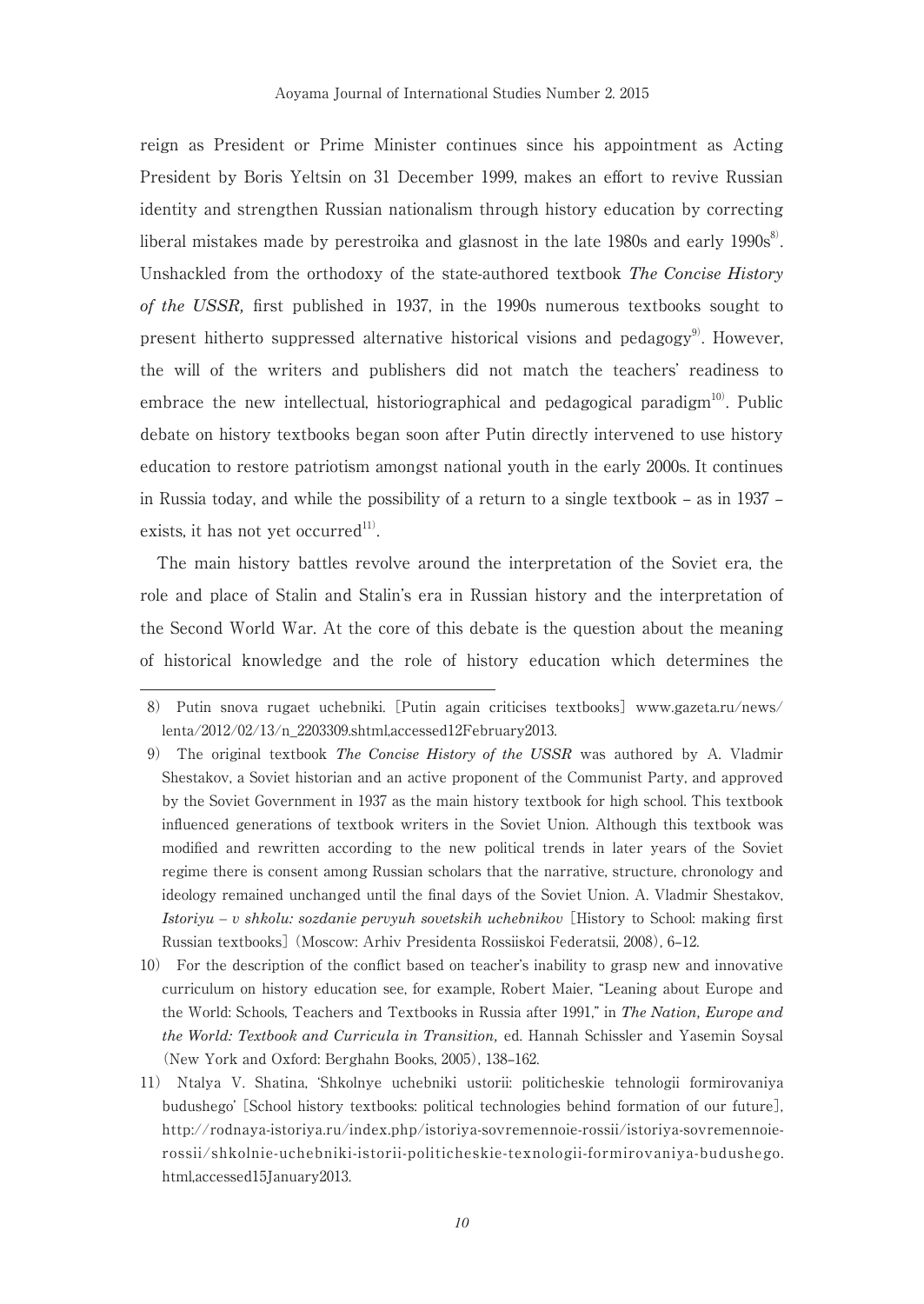character of history textbooks. The notion that "history is always partisan, it is always value-laden" as stated in the *Materials for Discussion on the New Concept of History Teaching* of the Department of History of the Russian Academy of Science prevails among Russian textbook authors<sup>12)</sup>. Hence since the beginning of 2001, history education has been guided by the government programme of patriotic education, with government authorities exercising their power to shape the contents of textbooks<sup>13</sup>. Patriotic education in this context means education that promotes the unquestionable authority of the Russian state and insists on instilling pride in national history among Russian youth, motivation it shares with Tsukurukai. Although Russia doesn't have an official counterpart to Tsukurukai, the Russian President and certain politicians directly influence the Ministry of Education (MOE). The difference between Japan and Russia is that Japan has had a strong opposition to Tsukurukai's attempts to revise history while in Russia the President's voice silences any alternative views. 1997/98 were equally important for Russian history textbooks as they marked the turning away from a liberal period characterised by the perestroika and glasnost of Mikhail Gorbachev in the second half of the 1980s, towards a recentralised and even 'counter-reformed' history education<sup>14)</sup>.

While the context for the emergence of state intervention into history is different in the two countries they share a similar tradition of history writing based on a positivist approach that historical truth should be based on accurate historical facts. In Russia this 'factocentrism' seems to contribute to, and not necessarily contradict, the long tradition of understanding history through the lenses of historical materialism which holds that theory or ideology precedes history. In the 1990s many Russian historians embarked on rewriting history by adding new factual knowledge, believing that history can be represented objectively through the 'right' facts<sup>15)</sup>. The

<sup>12)</sup> Vera Kaplan, "History Teaching in Post-Soviet Russia," in *Educational Reform in Post-Soviet Russia: Legacies and Prospects,* eds. Ben Eklof, Larry E. Holmes and Vera Kaplan (London: Frank Cass, 2005), 254.

<sup>13)</sup> Alexander Shevyrev, "Rewriting the National Past," in *Educational Reform in Post-Soviet Russia: Legacies and Prospects,* eds. Ben Eklof, Larry E. Holmes and Vera Kaplan, (London: Frank Cass, 2005), 287.

<sup>14)</sup> Kaplan, "History Teaching in Post-Soviet Russia," 256

<sup>15)</sup> Marina Erohina and Alexander Shevyrev, "Old Heritage and New Trends: school history textbooks in Russia," in *School History Textbooks across Cultures: international debates and*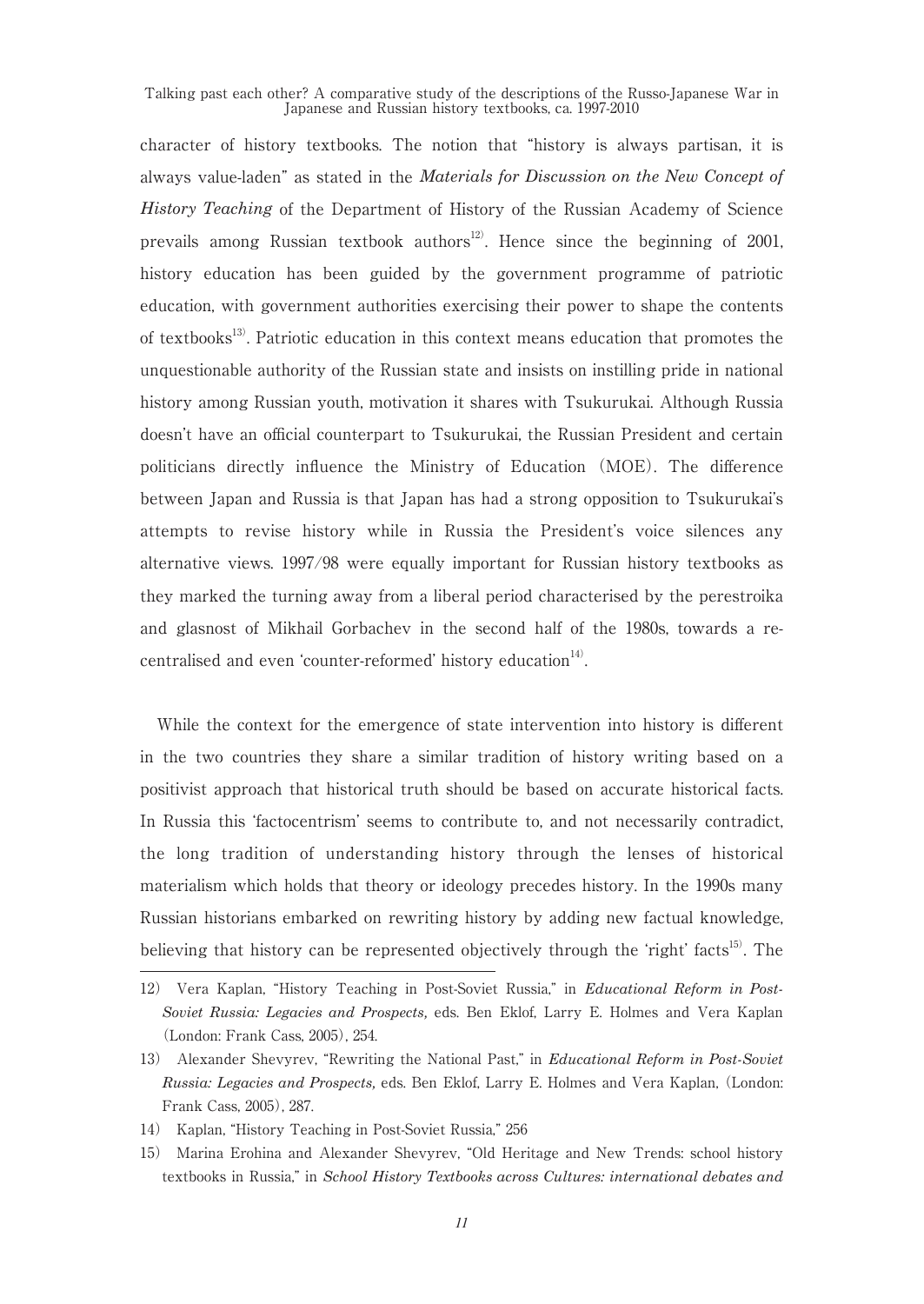desire for constructing one 'universal' textbook in Russia that will be factually accurate and convey 'historical truth' can be understood in the context of this traditional belief in the power of factual knowledge.

Japan, and to a lesser extent Russia, have been exposed in recently years to postmodern and poststructuralist ideas that historical narratives are constructed and contestable<sup>16)</sup>. However, this postmodern approach to writing history does not really effect the descriptions of the Russo-Japanese War in the history textbooks of both nations.

Although our research is about history textbooks, the issue is about history. How do the narratives of the Russo-Japanese War that students are exposed to today reflect the current different readings of histories in each nation? And how does this help us understand the significance of textbooks and history. It also raises question about the importance of nationalism in framing national histories, particularly history of conflict. And finally it can help to understand how Japan and Russia can reach (or not) rapprochement. The main argument we develop shows how different nations read the same historical event differently and then how within those nations the historical narratives and emphases are also different, and hinge upon the political orientation of those currently in power. Rephrasing it, the question is how the past is manipulated and constructed in the history textbooks to fit contemporary narratives.

We use discourse analysis to analyse textbooks through the three stages of the war: the lead up, conflict phase, and conclusion. This method allows us to interpret the language of textbooks as it is situated in a socio-historic context.

Textbook's analysis is attracting growing academic attention. Recently scholars follow interdisciplinary approaches and analyse the textbook content from various disciplinary angles including sociological models, curriculum policies, linguistics and historiography. A recent call for creating a historiography of history textbooks is a consequence of these interdisciplinary endeavours $^{17}$ . Elefherios Klerides argues that

*perspectives,* ed. Jason Nicholls (Oxford Studies in Comparative Education: Symposium Book,  $\cdots$ ), 85-86,

<sup>16)</sup> Tessa Morris-Suzuki, *The Past within us: media, memory, history,* (London and New York: Verso, 2005), 10-11

<sup>17)</sup> Maria Repoussi and Nicole Tutiaux-Guillon, "New Trends in History Textbook Research: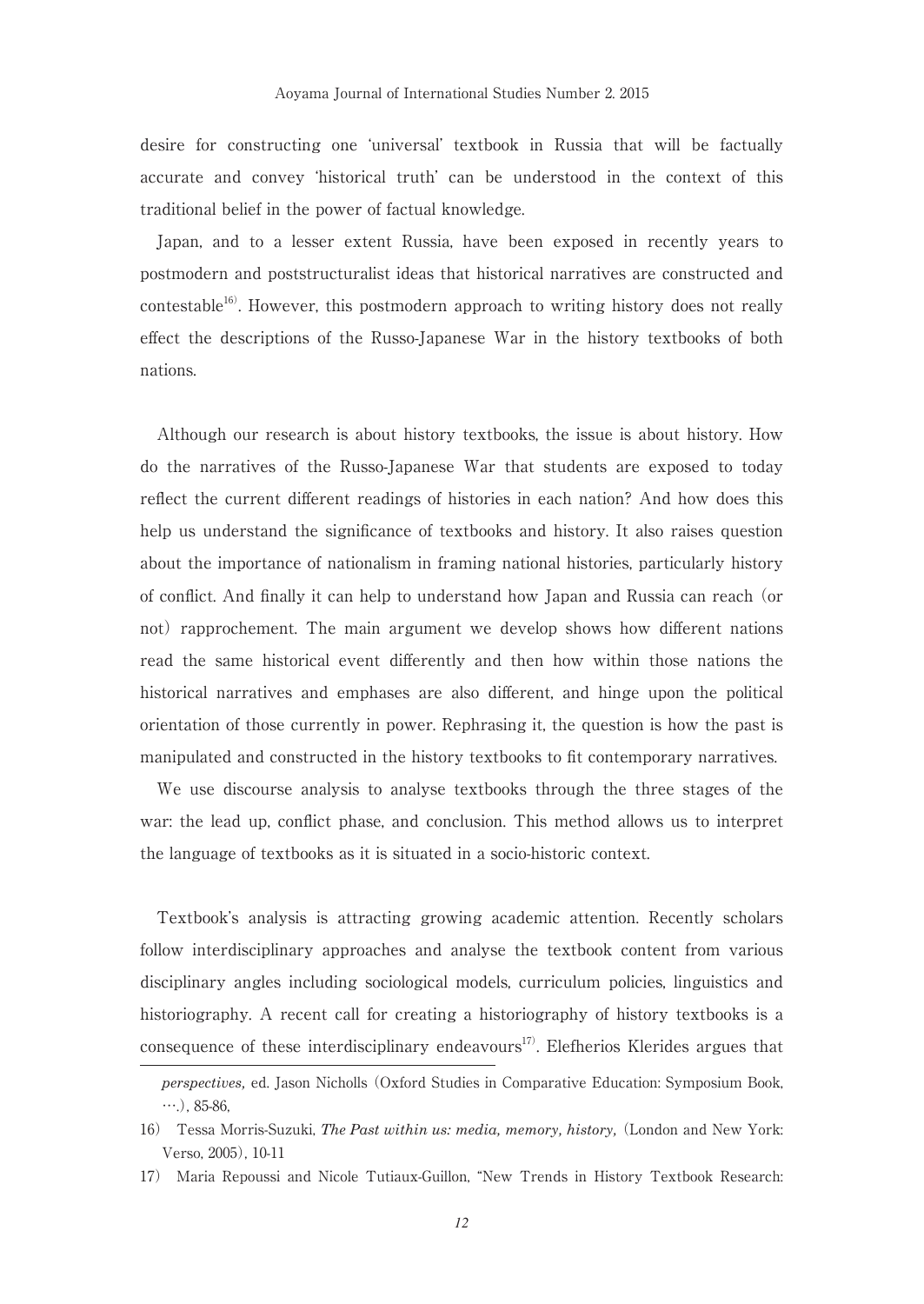the new approach towards analysing textbooks should include the textbook as discourse and the textbook as a genre. He identifies three types of textbooks according to textbook's genre. The traditional history textbooks assume the content as comprising accepted facts and historical truth-with the aim of nurturing loyal subjects. The new genre produces texts that teach to think about 'how' history evolves rather than 'what' happened. Students who use these textbooks have a potential to become active learners actively involved in constructing knowledge about the past<sup>18)</sup>. Klerides reveals that the majority of textbook writers appear to conflate overriding aims of history education to mix up these two genres. We will attempt to assess how Japanese and Russian textbooks fit in into Klerides's analysis of textbooks genres. Furthermore, comparative analysis of textbooks from more than one country of origin complements the multi-faceted nature of textbook analysis. Cross-national comparisons can shed light on the commonalities and differences in textual representation of history that studies on single polities cannot reveal, and inform us about the common strategies that textbooks use in conveying officially sanctioned narratives. We do not assume that every word and every piece of overt or covert ideology in texts and curricula would be faithfully transplanted from the textbook to students via teachers. This remains a question for other researchers who are better equipped to probe.

## The Russo-Japanese War, 1904-1905, a historiographical note

Numerous academic historians devote themselves to narrating the causes, the course and ramifications of the Russo-Japanese War. Consensus among Japanese and Russian academics is that the immediate cause of the war was the breakdown in negotiations intended to resolve their rivalry over the Korean Peninsula and Manchuria. The Japanese government opted for, though not unanimous, the 'Man-Kan' exchange whereby Japan conceded the Russian predominance over Manchuria in exchange for Russia accepting the Japanese dominance of Korea. Negotiations

Issues and Methodologies towards a School Historiography," *Journal of Education Media, Memory, and Society* 2, no. 1 (2010): 157.

<sup>18)</sup> Elefthyerios Klerides, "Imaging the Textbook: Textbooks as Discourse and Genre," *Journal of Education, Media, Memory and Society* 2, no. 1 (2010), 41-45.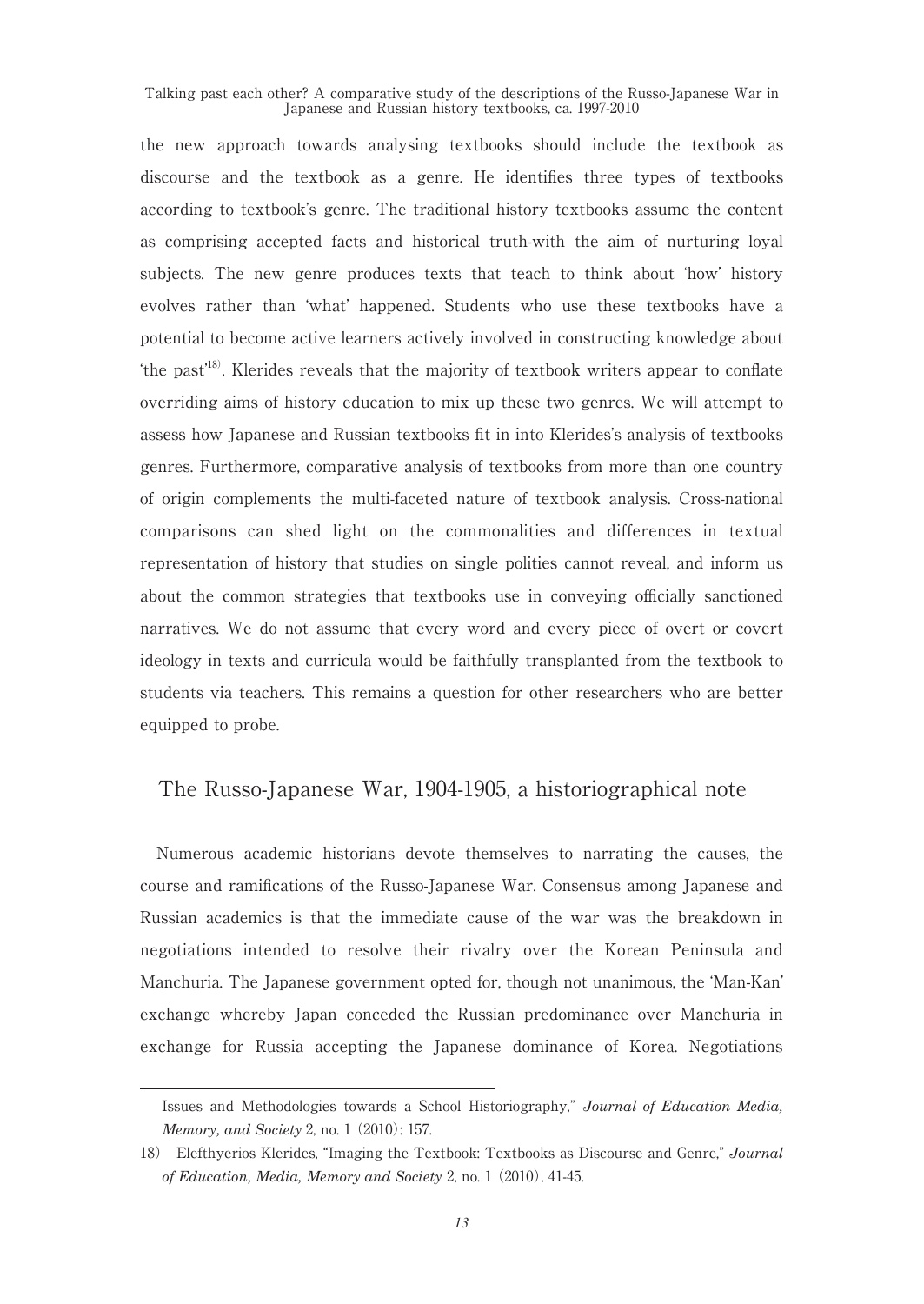between Japan and Russia in 1903 and 1904 only seemed to cultivate mutual mistrust. In February 1904 Japan broke off its diplomatic ties with Russia and declared war<sup>19)</sup>. During the conflict both Japan and Russia experienced high casualties. Although the Japanese won several key land and naval battles these came at a greater human and financial cost than the Sino-Japanese war ten years earlier. Meanwhile, the Tsarist regime grew anxious about growing public dissent aroused by the war – which would eventually culminate in the First Russian Revolution of 1905-07. The Portsmouth Treaty in 1905, presided over by American President Theodore Roosevelt, concluded the war. Amongst other things, the Japanese secured their hold over Korea. But the absence of any reparations from Russia angered the Japanese public whose lives had been constrained by inflation and tax increases to fund the war. The centenary of the war spurred attempts for new interpretations in both countries. As the historian Katô Yôko reports, recent trends in Japan point towards global and regional perspectives of Western Imperialism and Korean and Chinese resistance to the war. More historians also emphasise the diplomatic efforts by Japan and Russia to avert war $^{20}$ .

In Japan Katsuoka Kanji and his team 'The Association of Parliamentarians to Analyse World History Textbooks' (Sekai no rekishi kyôkasho o kangaeru giin renmei) conduct content analysis of the Russo-Japan War. His team compares Japanese wartime textbooks and current textbooks, and also uses a small sample from Russia, and East and Southeast Asia. Katsuoka's team find that the current Japanese texts portray the Japanese state as the overall culprit in the war, and omit the heroic achievements of Japanese military officers. The researchers find such depictions to be distorting or deleting historical truth, which falls short of the expectations of patriotic education. They refer to the prewar textbooks as the model that contemporary texts should emulate to fulfil such a role<sup>21)</sup>.

<sup>19)</sup> Alexander B. Shirokograd, *Yaponia: Nezavershyonnoe sopernichestvo* [Japan: Unfinished Confrontation] (Moscow: Veche, 2008), 78-88; and Harada Keiichi, *Nisshin nishiro senso*  [Sino-Japanese and Russo-Japanese Wars] (Tokyo: Iwanami shoten, 2007), 204-225.

<sup>20)</sup> Katô Yôko, S*oredemo nihonjin wa senso o eranda* [The Japanese chose war nevertheless] (Tokyo, Asahi shuppan, 2009), Ch. 2, esp. 166-67.

<sup>21)</sup> Katsuoka Kanji, *Kyôkasho kara mita nichiro sensô: Kore de iinoka nichiro senesô* [The Russo-Japan War viewed from textbooks: Are the current textbooks appropriate?] (Tokyo: Teneisha, 2004).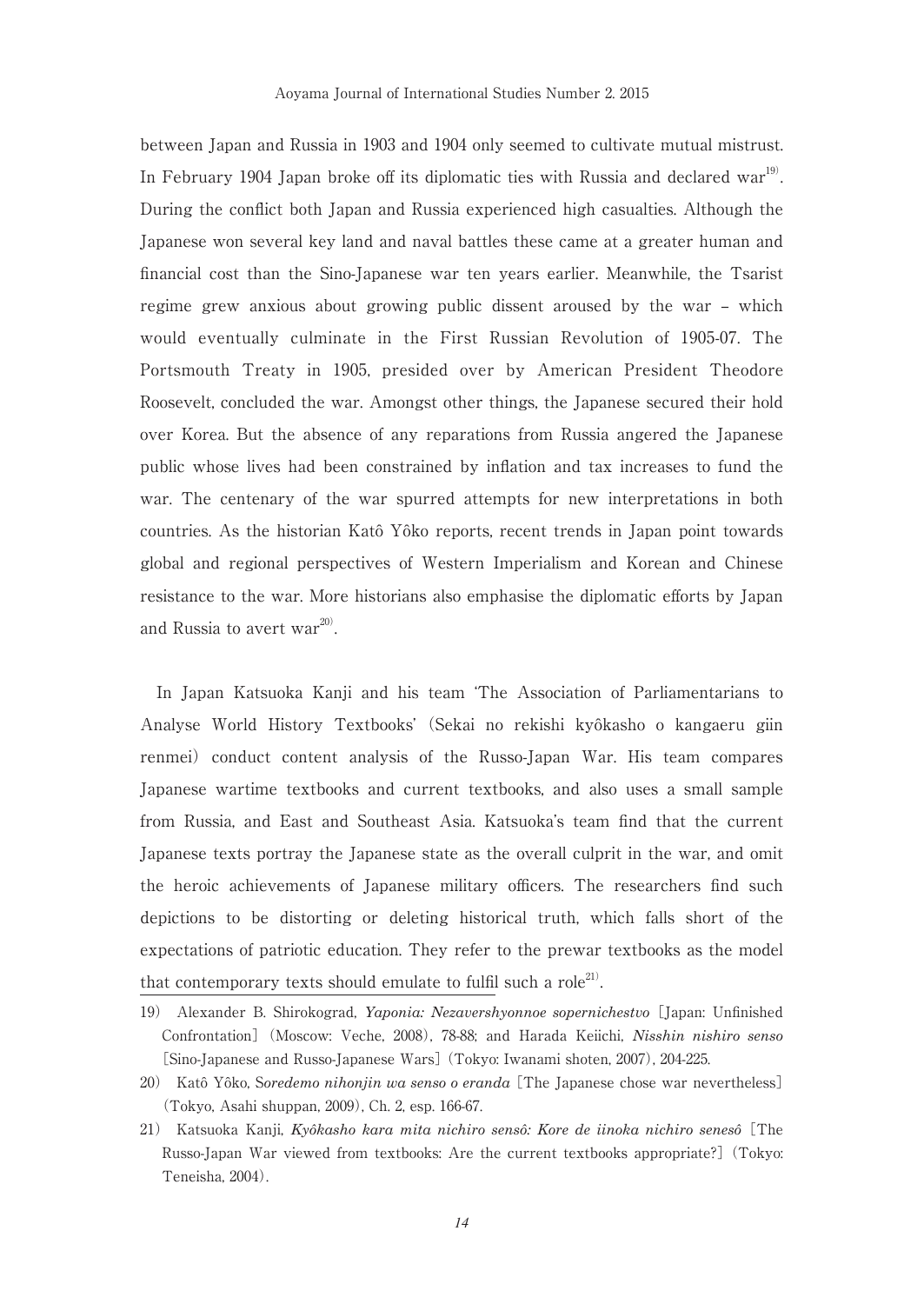While valuable, Katsuoka's and his colleagues' analysis illuminates three shortcomings. First, the number of the sampled recent Japanese and Russian textbooks is too small to identify a general trend. The researchers cite the Tsukurukai textbook as the only text devoting adequate space to achieve the goal of instilling patriotism. Second, although bi-national comparison may not be their original intention, the analysis on Russian texts is brief and concludes that the present texts replicate the Soviet historiography of blaming Japan and exculpating Russia. In contrast with Katsuoka's analysis this project analyses a larger number of textbooks from both nations (22 textbooks from each country), attempting a systematic discourse analysis of their descriptions of the Russo-Japanese war and defining important nuances in textbooks' narratives.

English-speaking scholars branch off from military and diplomatic history and into cultural and social responses to the war<sup>22</sup>. The Soviet-era historiography presented the war from military and diplomatic angles – often criticising the putative incompetence of the Tsarist regime and its military strategists<sup>23)</sup>. The centenary marked a departure from the Soviet-era paradigm. New works opened up sociocultural dimensions, incorporating public voices including the intelligentsia, soldiers and their families, and journalists. Russian historians showed particular interest in the work of the secret services in both countries and recognised Japan's superiority on this front<sup>24)</sup>.

<sup>22)</sup> See for instance, Sandra Wilson, "The Russo-Japanese War and Japan: Politics, Nationalism and Historical Memory," in *The Russo-Japanese War in Cultural Perspective, 1904-05,* eds. Sandra Wilson and David Wells (Basingstoke with Macmillan, 1999). 160-193.

<sup>23)</sup> Shirokograd, *Yaponia.*

<sup>24)</sup> Dimitri B. Pavlov, *Russko-yaponskaya voina 1904-1905: Sekretnyue operatsii na sushe i na more* [The Russo-Japanese War 1904-05: Secret Operations on the Land and in the Sea] (Moscow: Materik, 2004) and Alexi V. Shishov, Neizvestnyue stranistyu russko-yaponskoi voinyu [Unknown Pages of the Russo-Japanese War] (Moscow: Veche, 2004).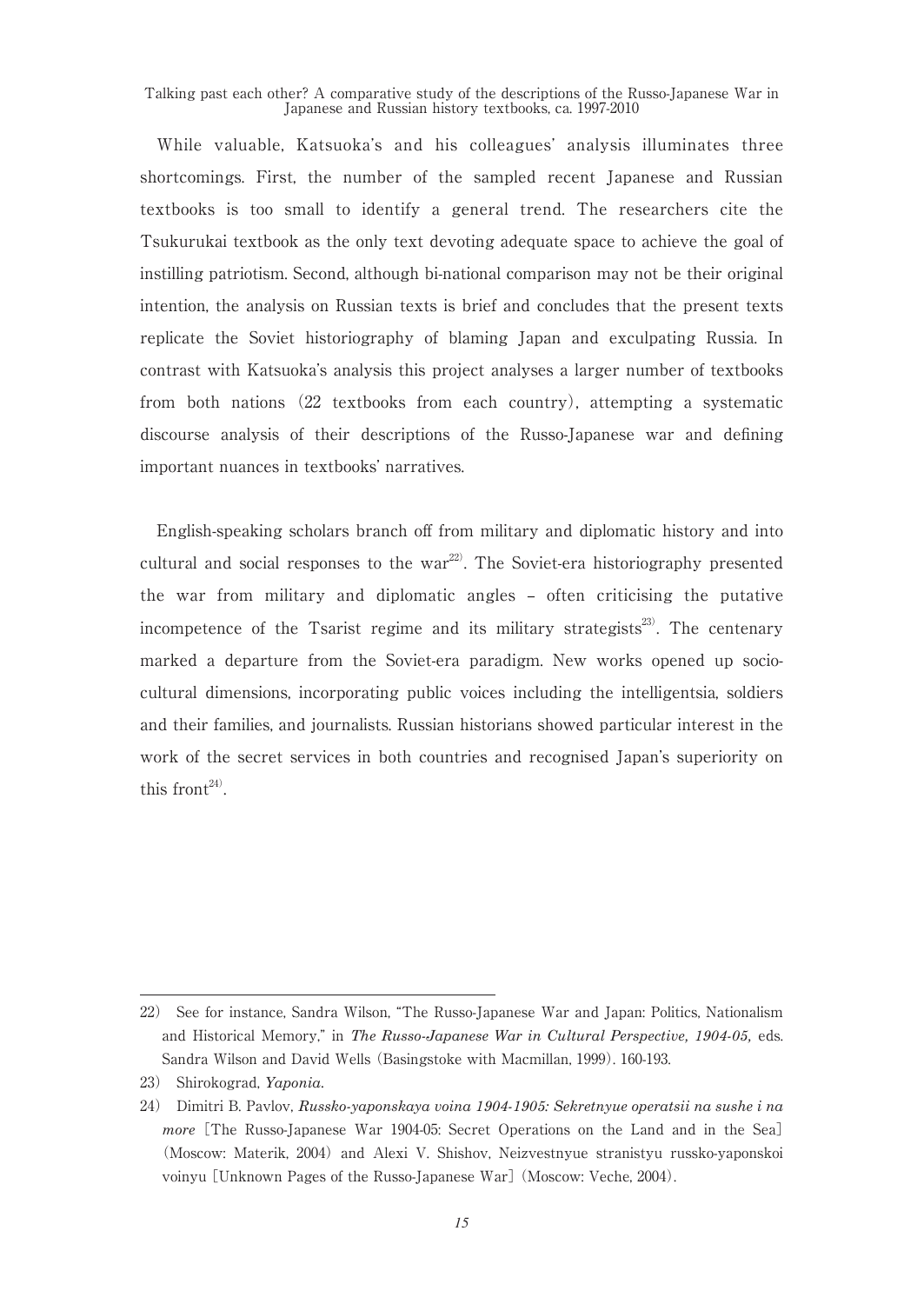## The beginning of the Russo-Japanese war in Japanese textbooks: War by popular demand

Exploring the explanations for the beginning of the war is worthwhile as it illuminates who was considered responsible for its outbreak. All 22 Japanese textbooks cite popular support as a key factor. The 1997 edition of the textbook by Shimizu Shoin tells us:

Within Japan, voices calling for war with Russia began to emerge. Although Christian Uchimura Kanzô and Socialist Kôtokuu Shûsui maintained pacifist (anti-war) arguments, the public opinion inside the nation leaned towards the pro-war camp. In 1904 Japan declared war on Russia, and the Russo-Japanese War began<sup>25)</sup>.

While the text clearly says Japan declared war on Russia, the sequence of the sentences suggests that the government did the public a favour by responding to its jingoistic sentiments. The textbook seems to suggest the conflict began due to public demand, obscuring the government's role in the declaration of war.

This explanation is also found elsewhere. The 1997 edition by Kyôiku Shuppan (publisher) describes how: "Inside Japan, the voices appealing for war gained force suddenly, and overwhelmed the cautious approach [in dealing with the Russians] and Pacifists." <sup>26)</sup> Although the text says the pro-war voice 'suddenly' began to dominate, it makes no attempt to explain this development. The text also assumes that its ascendancy was sufficient in 'overwhelming' the cautious approach; yet we do not know how and why the sudden change occurred, or who could have been responsible for it. Three editions by Nihon Bunkyô Shuppan replicate this explanation. For instance, the 2006 edition says:

<sup>25)</sup> Mayuzumi Hiromichi and 11 others, *Nihon no rekishi to sekai: Chigakkô rekishi* [Japan's History and the World: Middle-school History] (Tokyo: Shimizu shoin, 1997), 214. Japanese textbooks are compiled by teams comprising numerous authors. For the sake of convenience the main text refers the Japanese textbooks by the publishers' names.

<sup>26)</sup> Sasayama Haruo and 41 others, *Chûgaku shakai: Rekishi* [Middle School Social Studies: History] (Tokyo: Kyôiku shuppan, 1997), 208.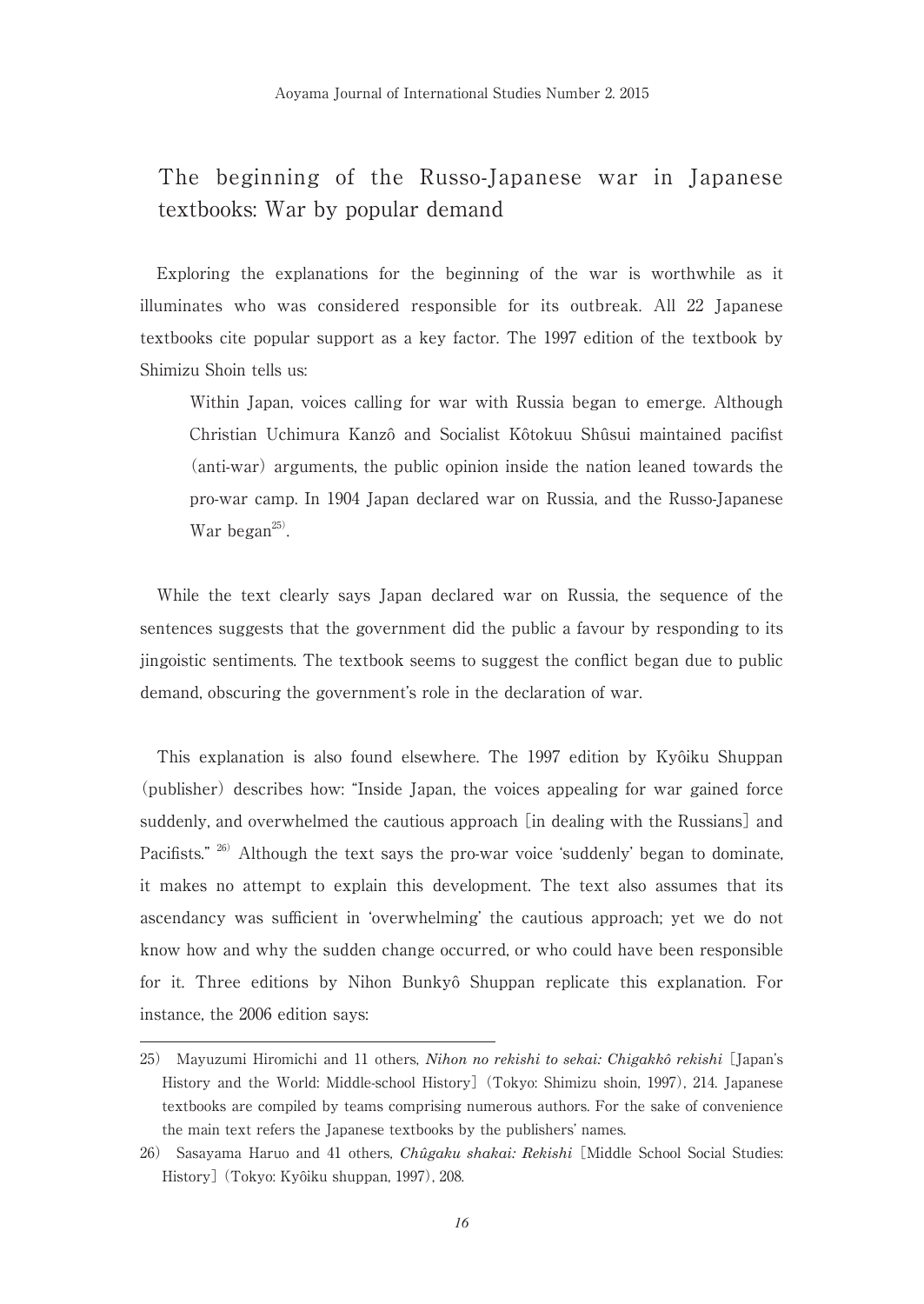Japan, pro-war and anti-war voices arose. However, owing to antagonism towards Russia following the Triple Intervention, the pro-war voice gained strength. Once the [Russo-Japanese] war began, Ôtsu Kusuoko and Yosano Akiko, from female perspectives, wrote poems deploring the war.

 In February 1904 Japan declared war on Russia; the Russo-Japanese War began $^{27)}$ .

Although these texts point out pacifist opposition, the explanation of 'war by popular demand' still remains. The textbooks hint at the possibility of pacifism, but do not highlight the choice the government had between declaring war or pursuing diplomatic solutions to avert it<sup>28)</sup>. Contrary to these textbooks, the two editions by Tsukurukai narrate how:

Russia, which had a national budget and military capacity ten times larger than those of Japan, had reinforced the troops in Manchu, and constructed military bases in northern Korea. If these had continued unchecked, it would have been patently clear that Russia's military power would have been so strong that Japan could not meet the challenge. The cabinet was afraid of leaving it until too late, and resolved to initiate the war with Russia.

 In February 1904, Japan announced the termination of diplomatic relations with Russia, which marked the beginning of the Russo-Japanese War<sup>29)</sup>.

These textbooks accentuate the geopolitical circumstances surrounding Japan.

<sup>27)</sup> Ôhama Tetsuya and 10 others, *Chûgakusei no shakaika nihon no ayumi to sekai: Rekishi*  [Social Studies for Middle-school Students Japan's Footsteps and the World: History] (Osaka: Nihon bunkyô shuppan, 2006), 139.

<sup>28)</sup> Kuroda Hideo and seven others, *Shakaika chûgakkô no rekishi: Nihon no ayumi to sekai no ugoki* (*Saishin ban*)[Middle-School Social Studies History: Footsteps of Japan and of the World] (Tokyo: Teikoku shoin, 2002), 168, and Kuroda Hideo and seven others, *Shakaika chûgakusei no rekishi: nihon no ayumi to sekai ugoki* (*shotei ban*) [Middle-School Social Studies History: Footsteps of Japan and of the World (First edition)] (Tokyo: Teikoku shoin, 2006), 172.

<sup>29)</sup> Nishio Kanji and 13 others, *Chugaku shakai atarashii rekishi kyôkasho* [Middle-School Social Studies New History] (Tokyo: Fusôsha, 2002), 222, and Fujioka Nobukatsu and 11 others, *Chugaku shakai kaitei ban atarashii rekishi kyôkasho* [New History Textbook: Revised Middle-School Social Studies] (Tokyo: Fusôsha, 2006), 166-167. The 2006 edition adds that the Japan declared war on the back of support from America and Britain. Ibid., 167.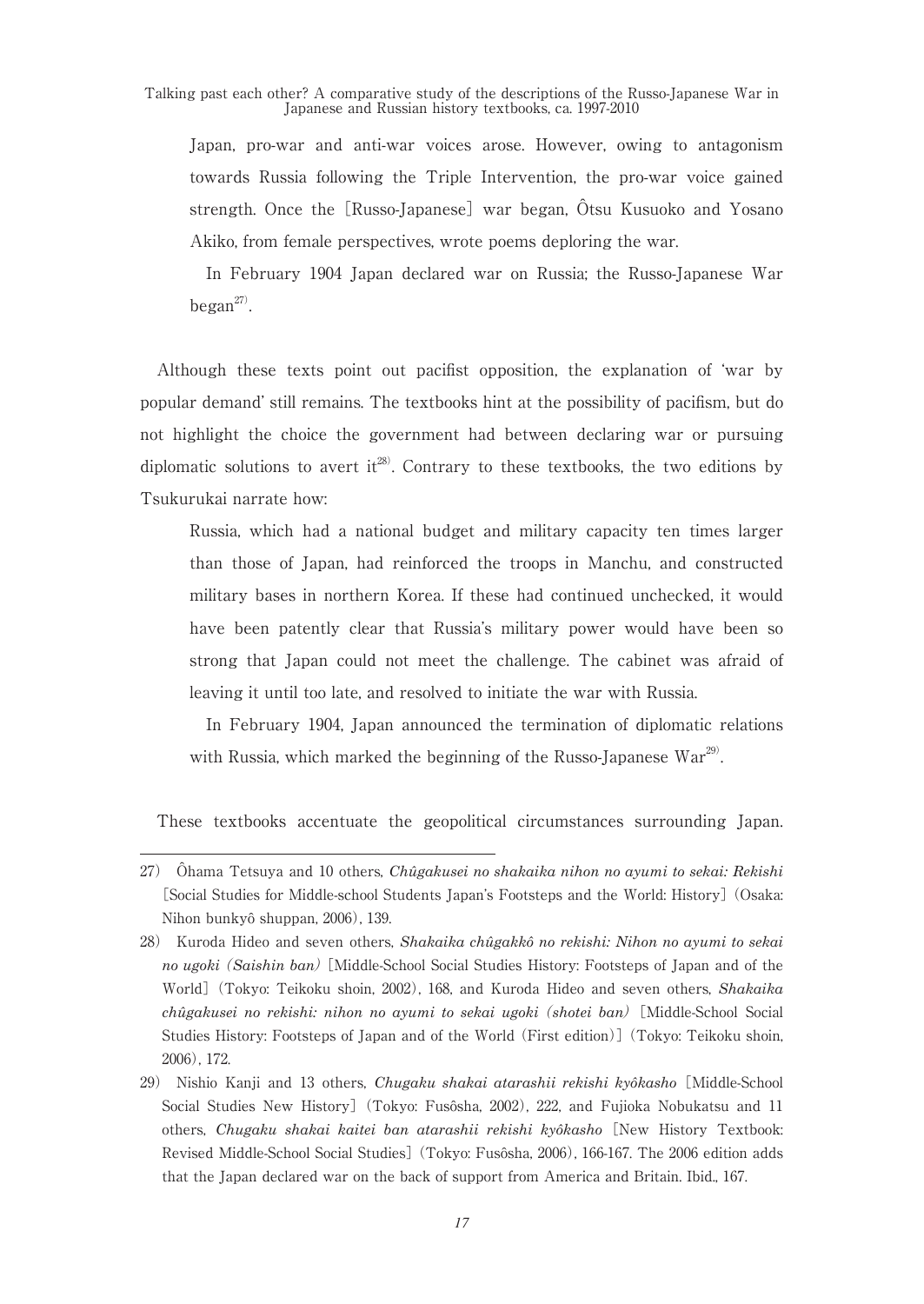They foreshadow the Japanese declaration of war on Russia as a defensive act rather than an act of aggression by the Japanese military or the cabinet's opportunism.

## The beginning of Russo-Japanese war in Russian textbooks: The war begins by Japanese aggression

In contrast to Japanese textbooks, Alexander Chubaryan's textbook portrays Japan as a threat:

The war was caused by the conflict of interests of two counties in the Far East. Japan, after the successful reforms of the Meiji revolution, was better prepared for the military conflict with Russia who stopped half way with its reforms. Some circles close to the Tsar did not understand the danger of the potential military collision with Japan but, quite the opposite, tried to encourage the conflict and believed that 'the small and victorious war' with Japan would bring together the Russian public and strengthen the monarchy<sup>30)</sup>.

He also adds another dimension: the ignorance of the Tsarist regime about the region, and its underestimation of Japanese capabilities. Some close to the Tsarist circles Chubaryan notes, also saw the war with Japan as an opportunity to revive the flagging popularity of Imperial rule. The sabotaging of the negotiations, as we are told, was not a one-sided affair.

Nikita Zagladin's textbook, the winner of the first Ministry of Education competition on modern Russian history textbooks in 2002, describes the precipitating events quite differently from Chubaryan:

Using their power in Manchuria, Tsarist officials began extending their influence over Korea and gained forestry concessions along the Yalujian River. This upset Japan which had been building its colonial empire at the time and had placed Korea under a protectorate. The negotiations became futile<sup>31</sup>.

<sup>30)</sup> Alexander O. Chubaryan, *Istoriya Rossii XX-nachalo XXI veka. 11 klass* [The History of Russia: 20th century – Beginning of the 21st century for Year 11] 4th ed. (Moscow: Prosveshenie, 2007), 32.

<sup>31)</sup> Nikita V. Zagaldin, et al., *Istoriya Rossii XX - nachalo XXI veka. 11 klass* [The History of Russia: 20th century – beginning of the 21st century for Year 11] 9th ed. (Moscow: Russkoe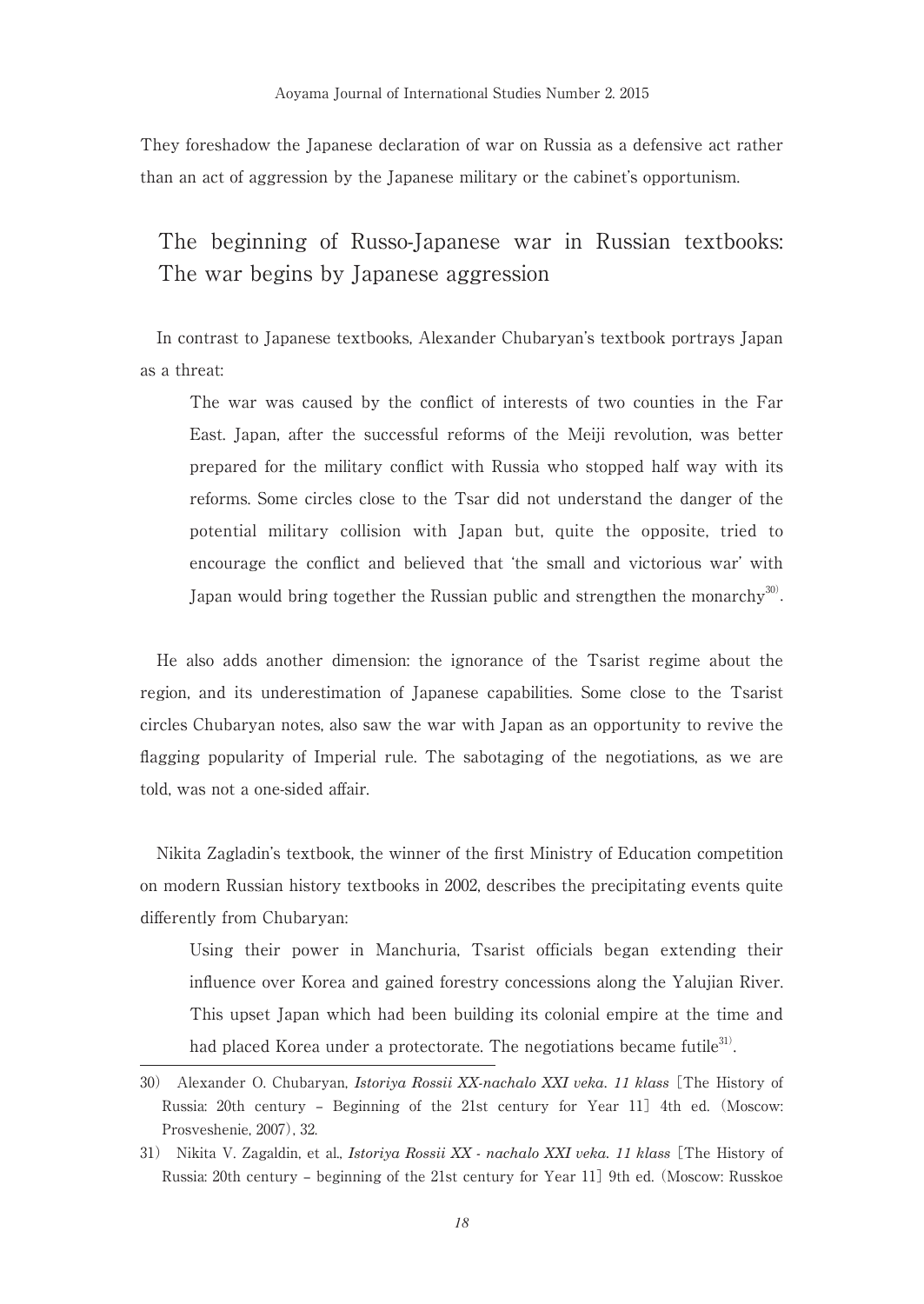Zagladin indicates that Russia gained a territorial concession, while Japan is depicted as merely assuming its rule over Korea. The text tells us neither Russia no Japan were prepared to compromise – rendering the negotiations 'futile.' Likewise, Andrei Levandovskii's textbook sums up the outcome as: "diplomatic relations with Russia were broken."32) The impersonal construction seems to serve two functions. First, it obfuscates the agency behind the events. Second, it seems to suggest that the event was inevitable. The result of diplomatic breakdown leads to a war as natural and justifiable solution. Such obscurity leads to the absence of responsibility from the Russian side and potentially from Japan as well. The history evolves as a force of nature and not by human actions. Such narratives make it difficult to ask questions about 'how' these events happened 'as students are only provided with the 'natural cause of history' explanation to describe 'what' had occurred.

The 2010 edition of Vladmir Shestakov's textbook begins with the unequivocal statement that both Russia and Japan were equally involved in the imperial race $^{33}$ . Such an opening foreshadows that both countries may share responsibility for the war. Further the textbook describes with some detail Russian economic developments in China and finally brings Japan into the picture by providing geopolitical context<sup>34)</sup>. Bearing this geopolitical context in mind, it may be asked why a Japanese attack should be a surprise to Russia as Shestakov accentuates. He provides a possible explanation for such ignorance:

In Russia, Japan was never perceived as a strong enemy. The lack of clear information was due to the closed nature of Japanese society and as a result, nobody in St Petersburg believed war with Japan was possible until the very last moment. After unsuccessful negotiations with Japan's ambassador, the Japanese suddenly attacked the Russian squadron in Port Arthur on the night of January 27, 1904. Nickolas the Second then declared through his Statement

Slovo, 2009), 28.

<sup>32)</sup> Andrei A. Levandovskii and Y. A. Shetinov, *Rossia v XX veke, 10, 11 klass* [Russia in the 20th century, Years 10 and 11] 6th ed. (Moscow: Prosveshenie, 2003), 23.

<sup>33)</sup> A. Vladmir Shestakov, *Istoriya Rossii XX - nachalo XXI veka. 11 klass* [The History of Russia: 20th Century – Beginning of the 21st Century for Year 11] 3rd ed. (Moscow: Prosveshenie, 2010), 43.

<sup>34)</sup> Ibid., 43.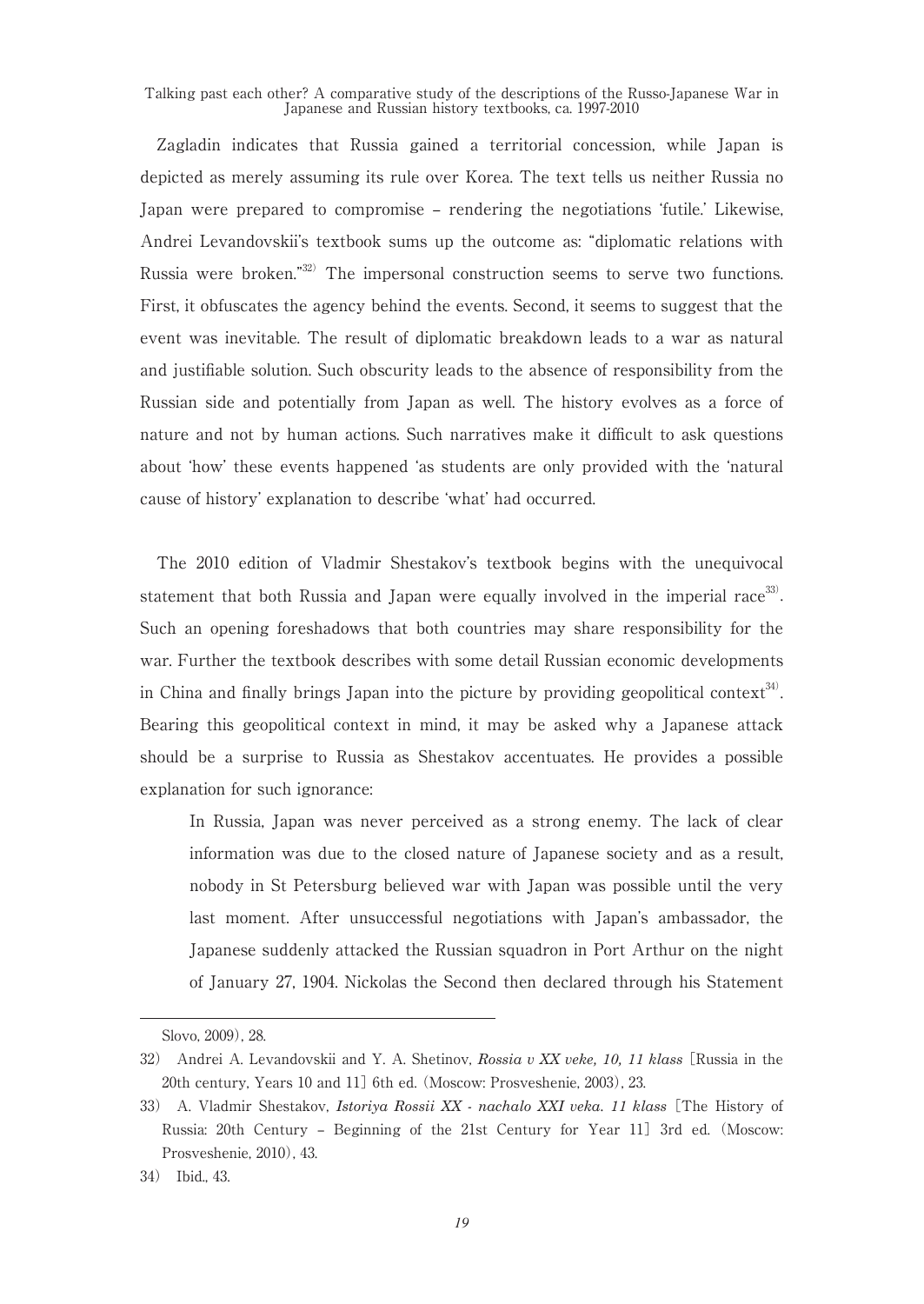the beginning of the war with Japan<sup>35</sup>.

Russia never perceived Japan as strong enemy. The textbook's narrative shifts the responsibility from Russia to Japan as Japan was seemingly hiding something from Russia. Shestakov, similarly to other authors, does not identify who was responsible for the unsuccessful negotiations. However, the question does not concern us here as finally Shestakov writes that Japanese troops suddenly attack the Russian squadron in Port Arthur. Japan became the aggressor while Russia was the victim. Russian neglect about the situation in the Far East is concealed which softens the damage to Russia's self-image. Russia is not responsible for the war as it was Japan who attacked the Russians in Port Arthur. The narrative incorporates both face protection techniques, saving the face of the Russian state, and an ideology of irresponsibility.

Other textbooks also make short comments on geopolitics. "This nation [Japan] aspired to expand its political influence in Asia."36) Furthermore: "In a very short time with the full support of the United Kingdom and Germany, Japan built a modern army and navy. At first Japan destroyed China (1894-1895) and then Russia was defeated  $(1904-1905)$ ."<sup>37)</sup> Evgenii Sergeev, the author of the last textbook, downplays Japanese military success by accentuating the role of the United Kingdom and Germany. Hence, China was the first country that was destroyed by the Japanese and finally Russia was defeated. Such a sequence of sentences and the choice of vocabulary help to minimise the damage to Russia's self-image. The use of a geopolitical background seems to bolster the notion that the beginning of the war was a foregone conclusion and that it was provoked by the Japanese. The Japanese attack on the Russian Navy at Port Arthur leaves no doubt in Russian textbooks that the war was started by Japanese aggression.

<sup>35)</sup> Ibid., 43.

<sup>36)</sup> Ludmila N. Aleksashina, *Vseobshaya istoriya XX – nachalo XXI veka, 11 klass* [The World History: The 20th Century-the early 21st Century, Year 11] 5th ed. (Moscow: Mnemozina, 2008), 31.

<sup>37)</sup> Evgernii Y. Sergeev, *Vseobshaya istoriya, 9 klass* [The World History, Year 9] 2nd ed. (Moscow: Prosveshenie, 2008), 28.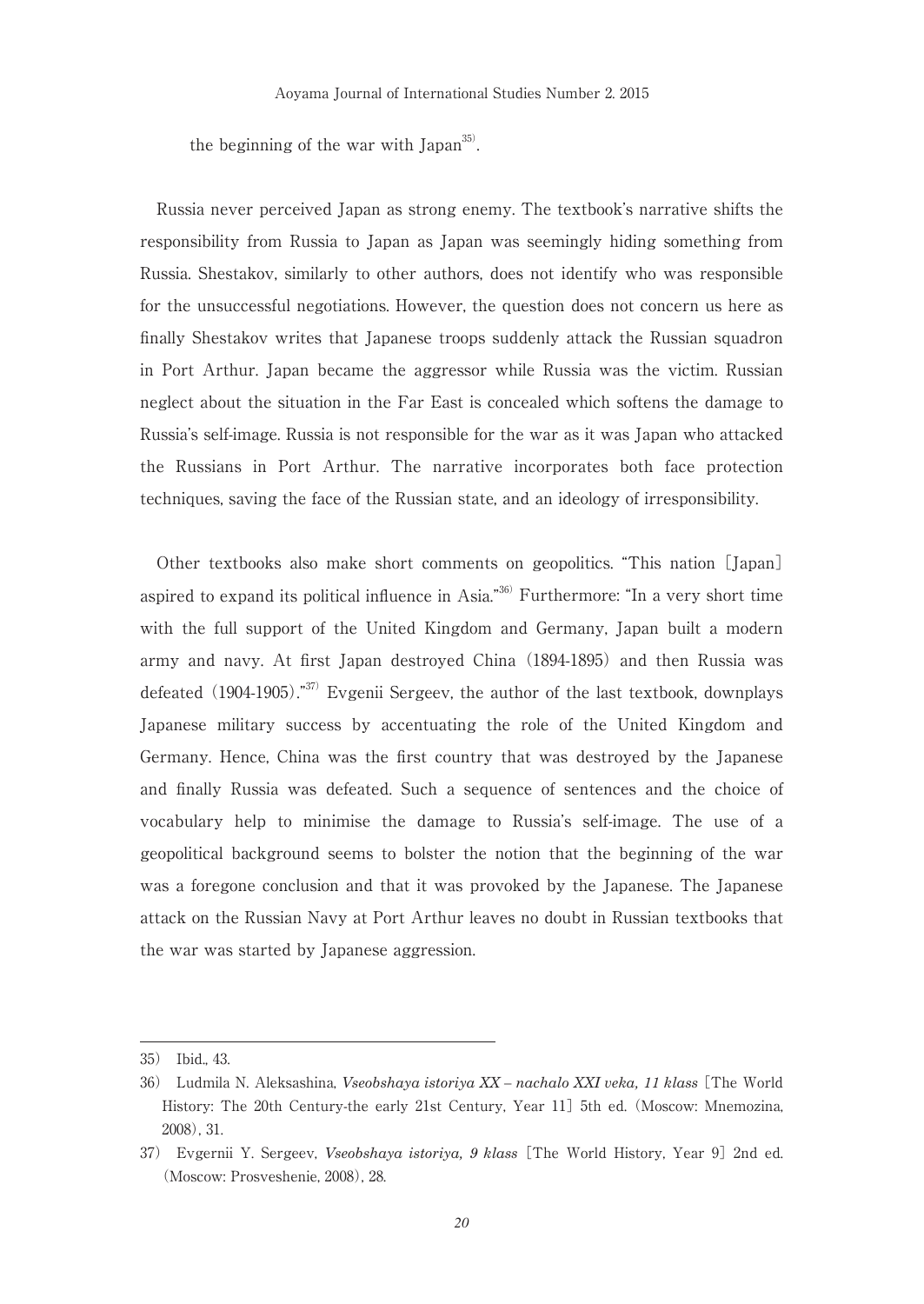Oleg Soroko-Tsupa's textbook states: "Japan attacked the Russian fleet in Port Arthur and Chemul'po (Korea) without a declaration of war."<sup>38)</sup> The combination of 'attacked' and 'without a declaration of war' seems to impregnate the text with animosity towards the Japanese. Yet, it is unclear about the motive and the processes behind the Japanese attack. The 2004 edition of Valerii Ostrovskii's textbook follows Soroko-Tsupa's:

The historical fact is that Japan became the aggressor. Nearly a week before the Japanese attack on Russia, the Russian government sent an official note to the Japanese government that demonstrated Russia's willingness to compromise and only suggested that Japan should not use Korea for its strategic interests $^{39}$ .

The sequence of the sentences is noteworthy. The emphatic attribution of Japan as the aggressor is presented as an inviolable 'historical fact'. The Japanese government is described as being unreasonable or contemptuous of the Russian request for compromise. Chubaryan's textbook narrates:

At night, on the 26th of January, 1904, the Japanese fleet suddenly attacked the Russian squadron in Port Arthur. The first war of the Twentieth Century to involve Russia had begun $40$ .

These descriptions conjure up an image of Russia as a hapless victim of the unscrupulous Japanese. It also predisposes the reader to sympathise with the Russians while preparing them to be less surprised by Russia's defeat. Such narrative again employs a face protecting technique as it shifts responsibility for the war and for the future Russian defeat onto the suddenness of Japan's attack.

One common thread shared by all Russian textbooks is the absence of any information about Korean and Chinese interests, the 'Man-Kan' exchange, before and at the beginning of the war; even though the military actions comprising the conflict

<sup>38)</sup> Oleg S. Soroko-Tsupa, V. P. Smirnov and A. I. Stroganov, *Mir v XX veke, 11 klass* [The World in the 20th century, Year 11] 4th ed. (Moscow: Prosveshenie, 1999), 45.

<sup>39)</sup> Valerii P. Ostrovskii, *Istoriya Rossii, XX vek, 11 klass* [The History of Russia, the 20th century, Year 11] 8th ed. (Moscow: Drofa, 2004), 16.

<sup>40)</sup> Chubaryan, *Istoriya Rossii,* 32.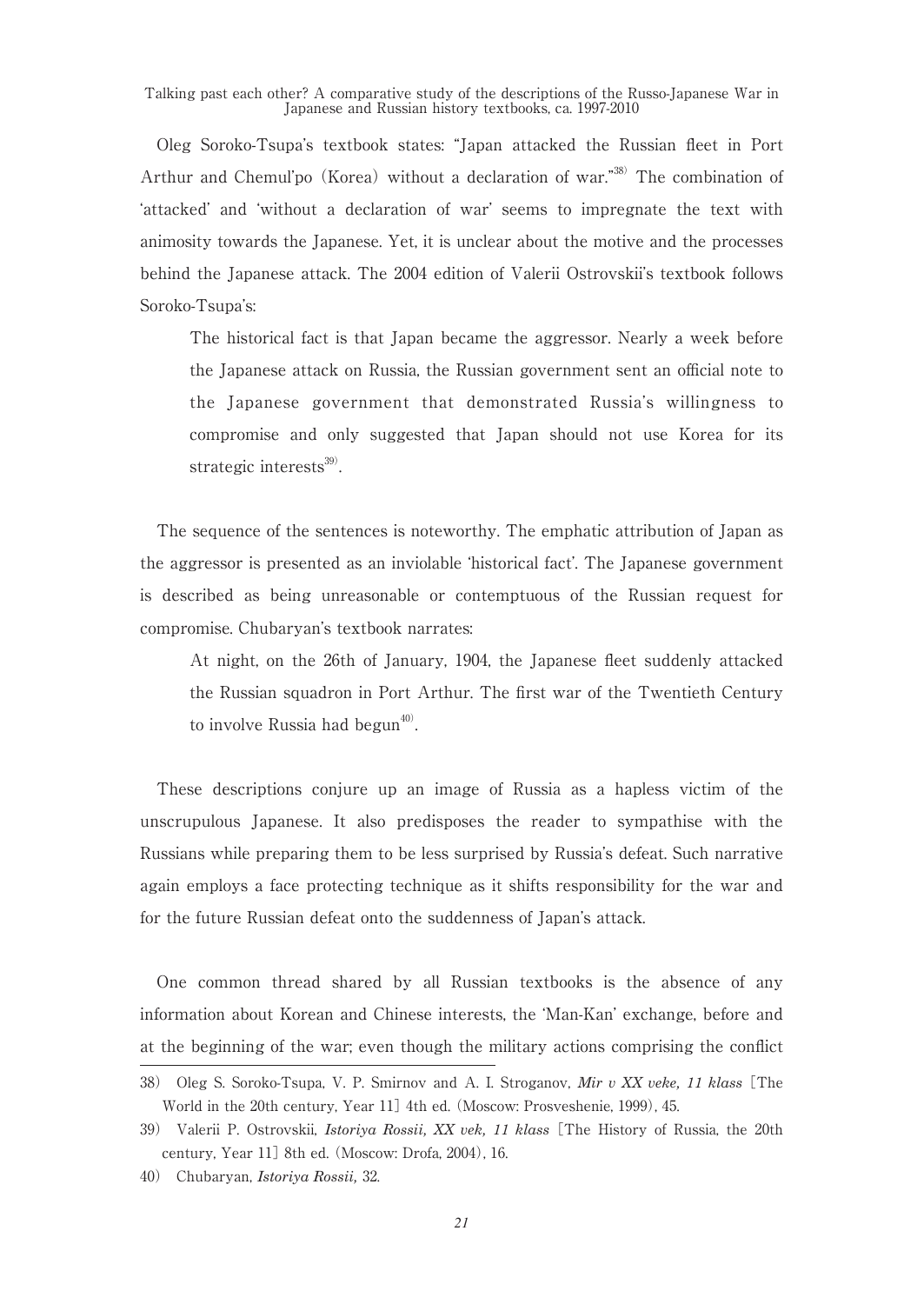took place in the territories of these two countries.

#### Comparison between Japanese and Russian textbooks

The Russian textbooks devote more space than Japanese textbooks to the imperial 'race' and its aim of territorial expansion. They also present Japan as an aggressor and Russia as a victim of the developing geopolitical struggle in the Far East. The main message in the Japanese textbooks is the popular support and even popular demand for the war. The Japanese textbooks are silent about the role of the state, shifting the responsibility for starting the war to the popular demand. The Russian textbooks portray the incompetence of the Tsarist regime, which prepares the reader for Russian defeat and shifts responsibility for the loss from the Russian state. The Japanese textbooks seem to rely on impersonal constructions, suggesting that war was inevitable. Russian textbooks also focus on states as main historical players while excluding human agency and thus obscuring the questions of responsibility further.

## The Course of Russo-Japanese War in Japanese Textbooks: Saving Japanese face and downplaying wartime killing

The textbooks surveyed show contrasts in describing the ways Japan fought during the war. The textbooks identify how the Japanese troops occupied Manchurian territories and defeated the Russians. The 1997 edition of the Nihon Shoseki textbook relates:

In 1905 the Japanese military occupied Lushun, and won battles around Mukden. The navy emphatically defeated the Russian Baltic fleet at the Battle of Tsushima. But Japan's military expenditure was nearly ten times as much as that of the Sino-Japanese War; nearly 460,000 casualties resulted and weapons and ammunition ran short. The capacity of troops and finances were so weakened, it became difficult to carry on with the war $41$ .

<sup>41)</sup> Kodama and 16 others, *Chûgaku shakai: Rekishi teki bunya* [Middle School Social Studies: History] (Tokyo: Nihon shoseki, 1997), 211.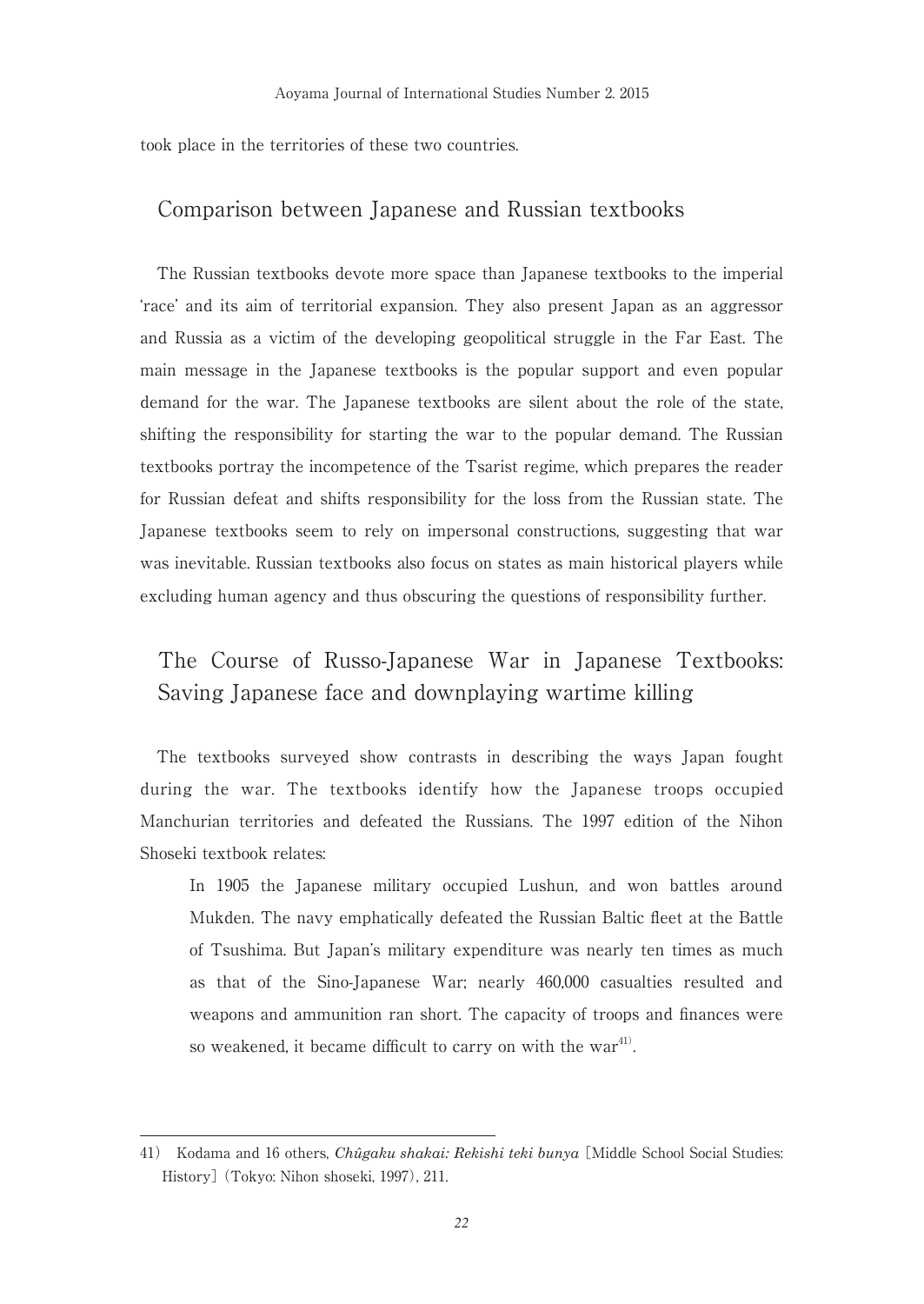The next edition published in 2002 says:

The Japanese occupied Lushun, and won battles around Mukden. The navy comprehensively defeated the Russian Baltic fleet. […] But Japan's military expenditure cost nearly nine times than that of the Sino-Japanese War; nearly 460,000 casualties resulted $42$ .

The texts use emphatic terms to describe the Japanese victory as being comprehensive. While it is unreasonable to demand the textbooks list every single perpetrator and victim, the closest is 'Japan or the Japanese side producing deaths and injuries'. In contrast the unchanged excerpt from the 2002 and 2006 editions from Kyôiku Shuppan note that:

The war against the major power, Russia, was difficult. But the Japanese military defeated the Russians, and advanced into south Manchuria. The Japanese fleet led by Tōgō Heihachiro comprehensively defeated the Russian fleet at the Battle of Tsushima.  $[\cdots]$  The Japanese side, too, had many casualties  $[\cdots]^{43}$ .

The texts mention the large numbers of casualties on each nation so as to suggest neither nation should be blamed for being more brutal than the other.

# The Course of Russo-Japanese War in Japanese Textbooks: Russian textbooks promote soldiers' heroism and downplay Russian war losses

A number of Russian textbooks exclude the descriptions of the war from the narrative completely $44$ . Other authors dedicate between a few lines and a maximum

<sup>42)</sup> Kodama and 16 others, *Watashitachi no chûgaku shakai: Rekishiteki bunya* [Our Middle-School Social Studies: History] (Tokyo: Nihon shoseki, 2002), 143.

<sup>43)</sup> Sasayama Haruo and 41 others, *Shûgaku shakai rekishi: Mirai o mitsumete* [*Middle School Social Studies: Looking towards the Future*] (Tokyo: Kyôiku shuppan, 2002), 131; and Sasayama Haruo and 41 others, *Shûgaku shakai rekishi: Mirai o mitsumete* [*Middle School Social Studies: Looking towards the Future*] (Tokyo: Kyôiku shuppan, 2006), 160.

<sup>44)</sup> Aleksashina, *Vseobshaya istoriya*; Alexander A. Kreder and N. A. Troitskii, *Rossia i mir v XIX veke, chast 2, 8 class* [Russia and the World in the 19th Century, Part 2, Year 8] (Moscow: Centre for Humanitarian Education, 2001); Ostrovskii, *Istorya Rossi*; Alexander M.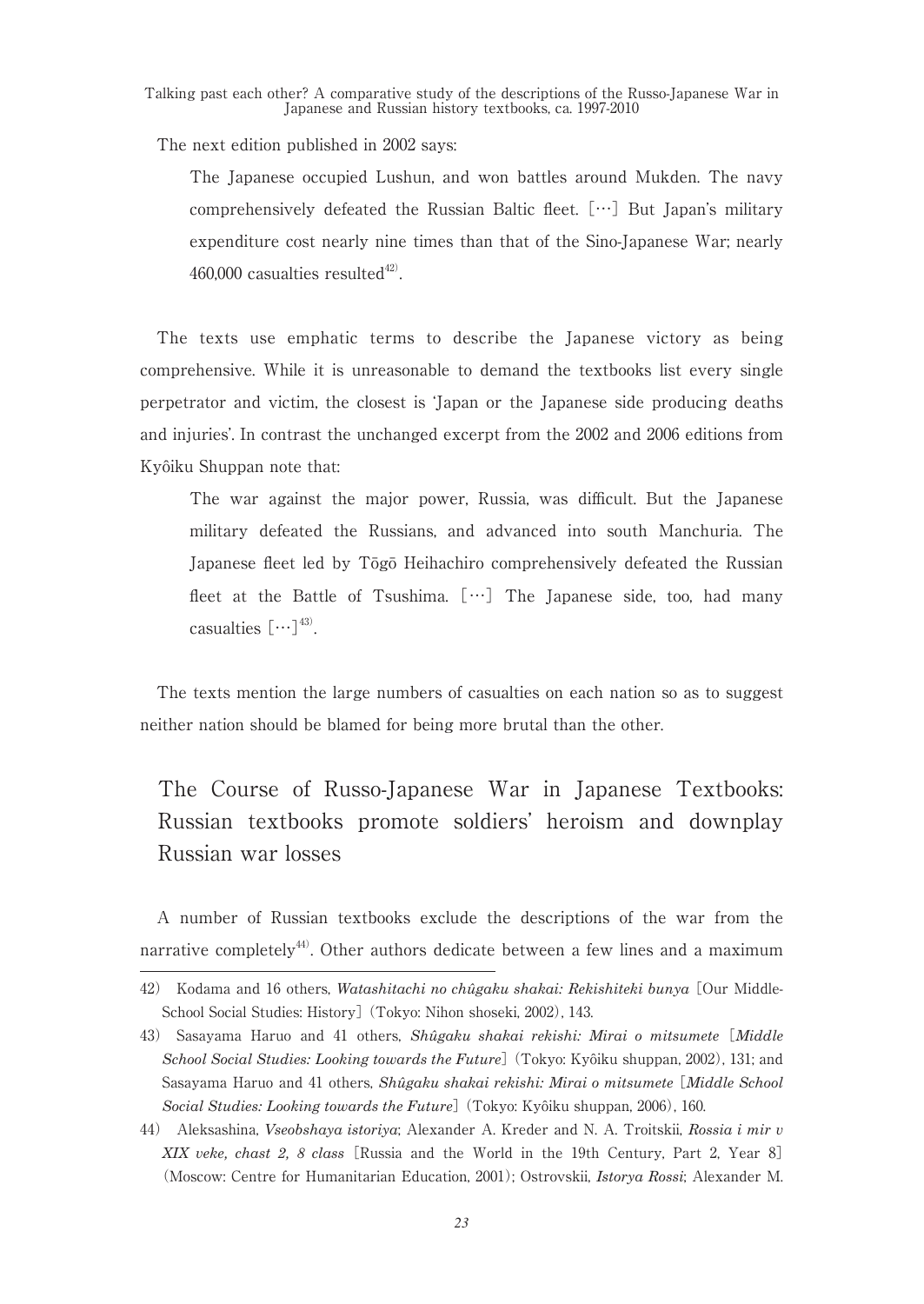of six pages on the course of the war. Common in all the Russian textbooks, with only one exception of Michael Zuev's textbook, is on accentuating the heroic characteristics of Russian sailors and soldiers<sup>45)</sup>. Alexander Danilov's textbook narrates:

From the complete and devastating defeat Russia was rescued by the heroism and courage of the Russian soldier and sailor. The vessels 'Varyag' and 'Koreets' took part in an unequal battle with the Japanese fleet near the Korean city of Chemulpo which became a legend not only of Russian history. Russian heroes, even the prisoners of war, were paid homage even by their captors, who admired their bravery and loyalty to their military obligation $\cdots^{46}$ .

By emphasising the Russians' 'loyalty to their military obligation' Danilov diffuses humiliating defeat and praises the unnamed soldier, willing to sacrifice himself for his nation. Shestakov's textbook elaborates:

The Russo-Japanese War, left in the public memory, provides examples of the unprecedented bravery of Russian soldiers, seamen and officers. The seamen of 'Varyag' and 'Koreets' became symbols of Loyalty for their unequal effort near the Korean port Chemulpo<sup>47)</sup>.

Boris Yakemenko's textbook repeats the same theme: "The defence of Port-Arthur became the symbol of Russian resilience in this war"48). So does Chibaryan's: "In the course of the Russo-Japanese War, Russian seamen and solders demonstrated heroism

47) Shestakov, *Istoriya Rossi,* 44.

Rodriges, Noveishaya istoriya zarubejnyuh stran XX vek, 11 klass [Contemporary History of the Foreign Countries, 20th Century, Year 11] (Moscow: Humanitarian Publishing Centre Vlados, 2002); Sergeev, *Vseobshaya istoriya.*

<sup>45)</sup> A military historian Michael Zuev dedicated six pages of his 600 page volume to the description of the war. Zuev's textbook is based on statistical analysis of military ammunition and human and technical losses and avoids emotional descriptions of bravery and heroism. Michael, N. Zuev, *Istoriya Rossii s drevneishih vremyon do nachala XXI veka* [*The History of Russia from the early age until the beginning of the 20th century*], 8th ed. (Moscow: Drofa, 2005), 471-477.

<sup>46)</sup> Alexander, A. Danilov and A. V. Philippov, *Istoriya Rossii.1900-1945,11 klass.* [The History of Russia. 1900-1945, Year 11](Moscow: Prosveshenie, 2009), 25.

<sup>48)</sup> Boris, G. Yakemenko, *Istoriya otechestva, chast 1, 1800-1939, 11 klass* [*The History of the Motherland, part 1, 1800-1939, Year 11*](Moscow: Center for Humanitarion Education, AO "Moscow Textbooks", 2003), 212.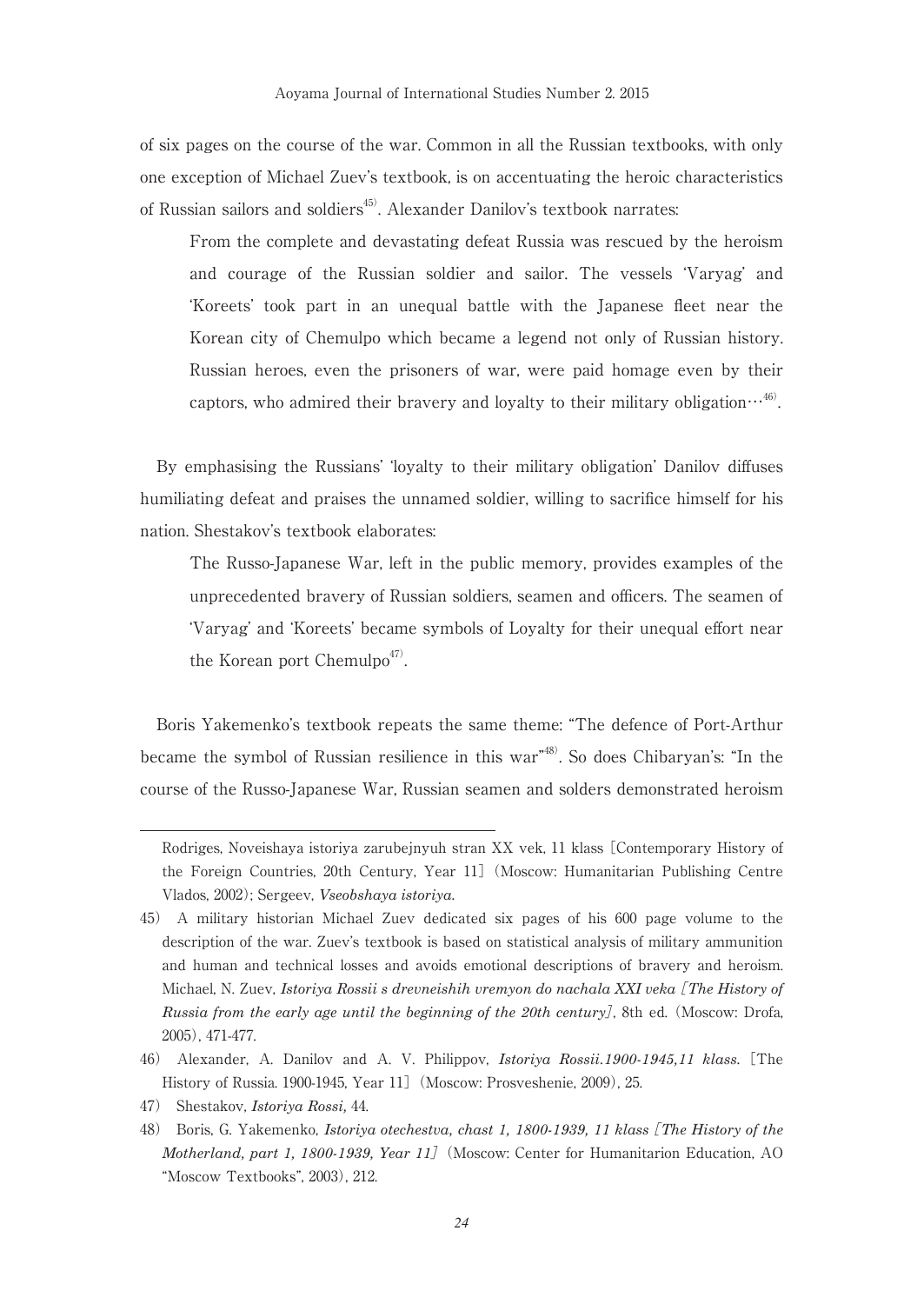and self-sacrifice  $[\cdots]$ ."<sup>49)</sup> By evoking empathy towards unnamed Russian heroes and shifting attention from the questions of who was responsible on Russian side for the war and why the events occurred, Russian textbooks respond to the demand made by President Putin in November 2003 at the meeting with the Russian historians at the Russian National Library that "textbooks should develop pride for the country and her history among Russian youth"50). Putin consistently promotes the idea to create a historical memory and historical myth that glorifies the past. The analysed textbooks satisfy President's aspiration.

Descriptions of military conflicts or wars are instrumental in building groups and national identities as they evoke emotional feelings – a very important element of historical memory. Hence, a number of scholars have analysed how 'chosen glories' and 'chosen traumas,' that become heavily mythologised over time, influence groups or national identity and impact on international relations<sup>51</sup>. It is not difficult to disagree that history education and textbooks contribute strongly to promoting patriotism; and how this is not unique to Russia. For example, Wang analyses how history is taught in China and how it shapes not only group or national identity but how it influences Chinese foreign policy and relations with other East Asian countries, the USA and the rest of the world<sup>52)</sup>. Narration of the Russo-Japanese war in Russian textbooks shifts the attention from the tragic casualties on both sides to the heroism of Russian soldiers in spite of Russian losses. Such narrative indicates a lost opportunity for understanding how the tragedy of war equally disadvantages both nations. These narratives may not serve well for future reconciliation between the two nations

Likewise, the descriptions of battles are omitted by half of the surveyed Russian texts. However, the authors who have written about them acknowledge the Russian

<sup>49)</sup> Chubaryan, *Istoriya Rossii,* 32

<sup>50)</sup> Shatina, "Shkolnye uchebniki istorii", 4

<sup>51)</sup> Johan Galtung, for example, analyses how 'chosen glories' and 'chosen traumas' are involved in defining a group's identity and how they can potentially influence group's behaviour in conflict situations. Johan Galtung, "The Construction of National Identities for Cosmic Drama: Chosenness-Myth-Trauma (CMT) Syndromes and Cultural. Pathologies" *in Handcuffed to History,* ed. P. Udayakumar (Westport, CT: Praeger, 2001), 61-81.

<sup>52)</sup> Wang, *Never Forget National Humiliation,* 202-220.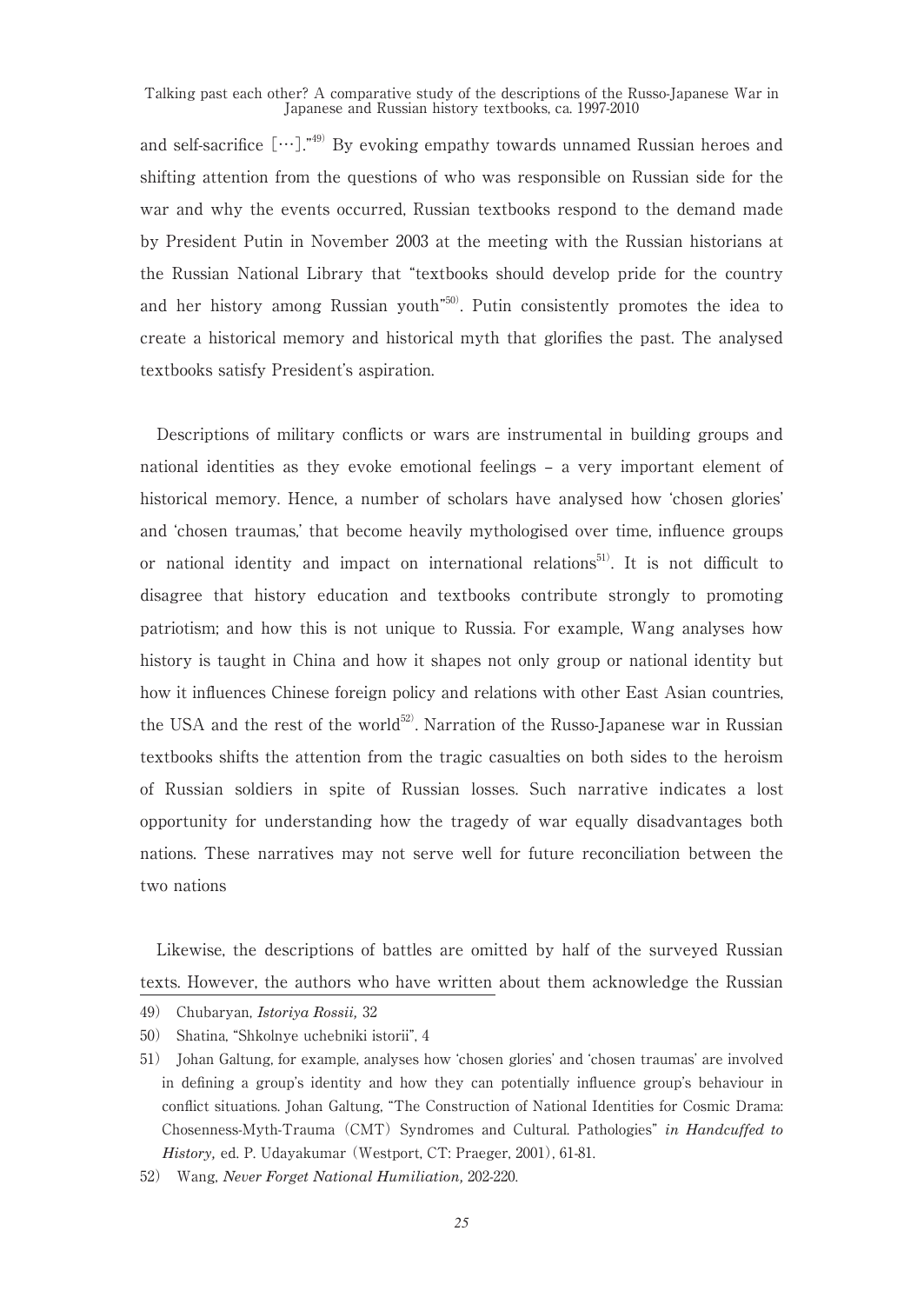defeat in every one, and all authors state the total defeat of Russian troops in the war. Of all the textbooks, five of them provide some statistics on Russian and Japanese losses. Yet only Chubaryan provides the total Russian losses:

"The Small Victories War" cost Russia about 400 000 lives (including the injured and prisoners of war). This war substantially reduced Russian influence in the Far East and in the world generally $53$ .

The Japanese losses are not accounted for contrast Russian and Japanese losses as: In August 1904 close to Liaoyang, the Japanese tried to surround and destroy the Russian army. The Russians showed incredible resilience and the Japanese lost 24 000 solders against only 15 000 Russian losses<sup>54)</sup>.

The above extracts do not encourage any empathy towards the deceased on either side. This is one of the characteristics of Russian textbooks, the lack of empathy to the human subjects generally. The main characteristic of Russian textbooks is the emphasis on heroism which glorifies trauma and constructs myth that even if the tsarist regime was incompetent, the ordinary soldiers were heroes of whom we can be proud.

#### Comparison between Japanese and Russian textbooks

In contrast with Russian textbooks, Japanese textbooks tend to mute the heroism of soldiers. The concealing of human brutality helps to protect the 'faces' of those responsible for those acts. However, face protecting ideology is only one part of the national narrative. Japanese textbooks tend to emphasise the hardship of Japanese population as a result of this war. The main didactic message is to promote pacifism and to show the brutality of the war while protecting the state. In Russian textbooks, the ideology of patriotism, teaching youth to sacrifice their lives for their country, is the most important message students learn from a textbook's narrative. The ideology of patriotism found in Russian textbooks helps to develop 'conscious citizens' rather than 'critically thinking individuals' in spite of the earlier attempts of some educators

<sup>53)</sup> Chubaryan, *Istoriya Rossii,* 34.

<sup>54)</sup> Levandovskii and Shetinov, *Rossiya v XX veka.* 24.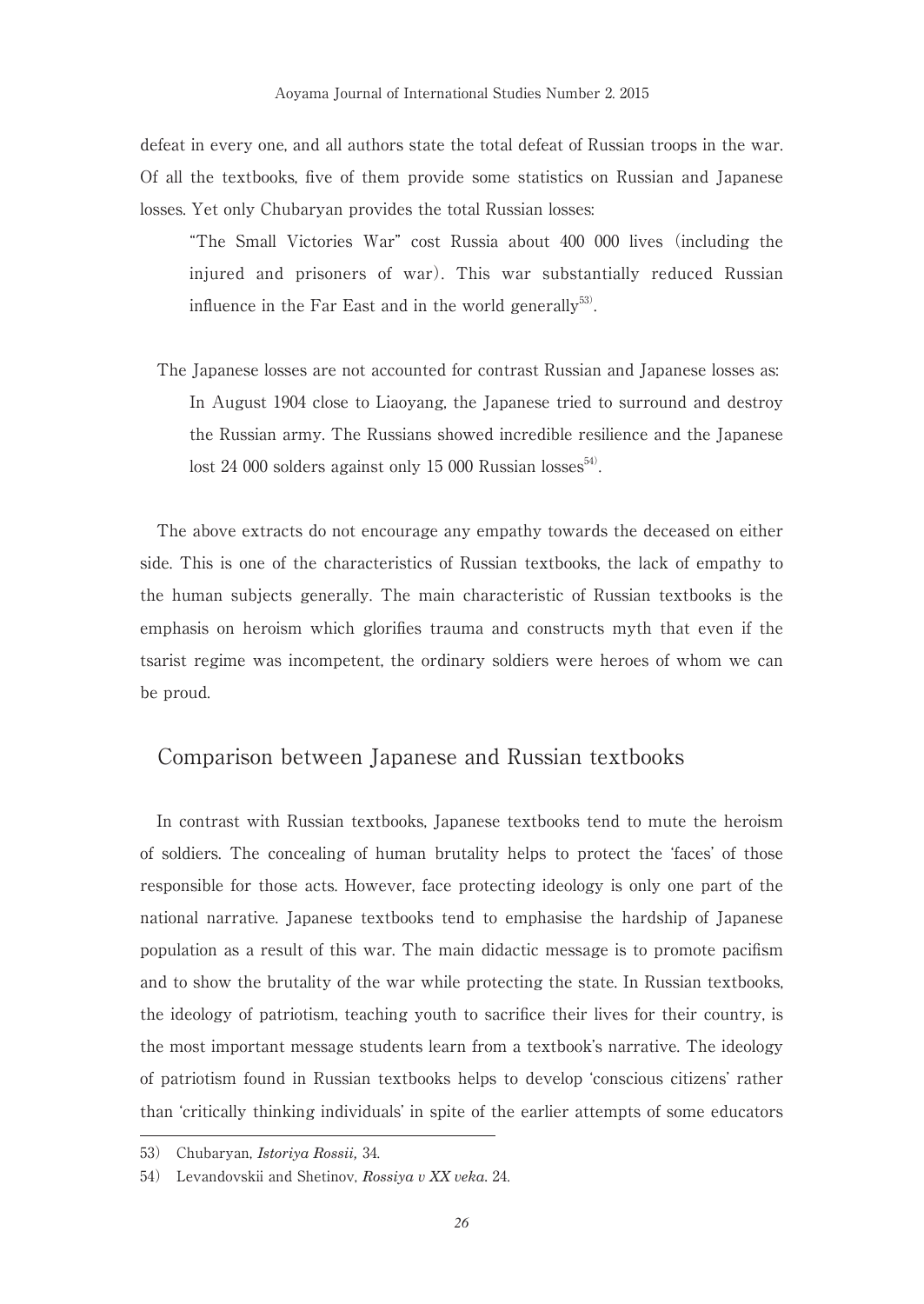and historians to emancipate history from ideology<sup>55)</sup>.

#### Conditions for troops and domestic population inside Japan

Unlike Russian textbooks, Japanese counterparts tell us how the war affected the conditions of the troops on battlefields and the living conditions of the Japanese people during the war. Two 1997 textbooks provide the most detailed accounts:

The strength of the troops and ammunition ran out while tax increases made the lives of the Japanese people difficult. Dissatisfaction amongst the Russian people increased during the war and with the news of their defeat. A revolutionary movement began to oppose the Tsarist regime, which made the war difficult to continue<sup>56)</sup>.

Continuing this theme, the Kyôiku Shuppan textbook says:

In Japan the national finances became tighter; troops and materials ran short while standards of living also suffered. Although the course of the battles was advantageous, Japan could no longer afford to continue fighting<sup>57</sup>.

These are but a few samples of constant messages in the Japanese textbooks surveyed. They emphasise the deteriorating domestic conditions. The texts do not identify the responsible individuals and organisations for these conditions. Rather, it is the people as a whole that suffered from these conditions as a result of demanding a war. While this interpretation can serve as a reminder for the Japanese people to honour pacifism, it also evades the question of who holds the ultimate responsibility. In the minds of many unsuspecting readers, the textbooks shift the responsibility to the state which remains beyond reproach as its mistakes lay beyond scrutiny $58$ .

<sup>55)</sup> Kaplan, "History Teaching in Post-Soviet Russia," 248-250

<sup>56)</sup> Ôhama Tetsuya and 16 others, *Chûgakusei no shakaika nihon no ayumi to sekai: Rekishi*  [Social Studies for Middle-school Students Japan's Footsteps and the World: History] (Osaka, Nihon bunkyô shuppan, 1997), 203-204.

<sup>57)</sup> The footnote gives: one million troops. Half of Y1.7 billion was met by debt, bond and tax. Sasayama and others, *Rekishi* (1997 ed.), 208-209.

<sup>58)</sup> The shift of responsibility from the state to the populace is not confined to the Russo-Japanese War. John W. Dower has persuasively demonstrated that similar logic was used to explain responsibility for Japan's defeat in the Asia-Pacific war. John W. Dower, *Embracing*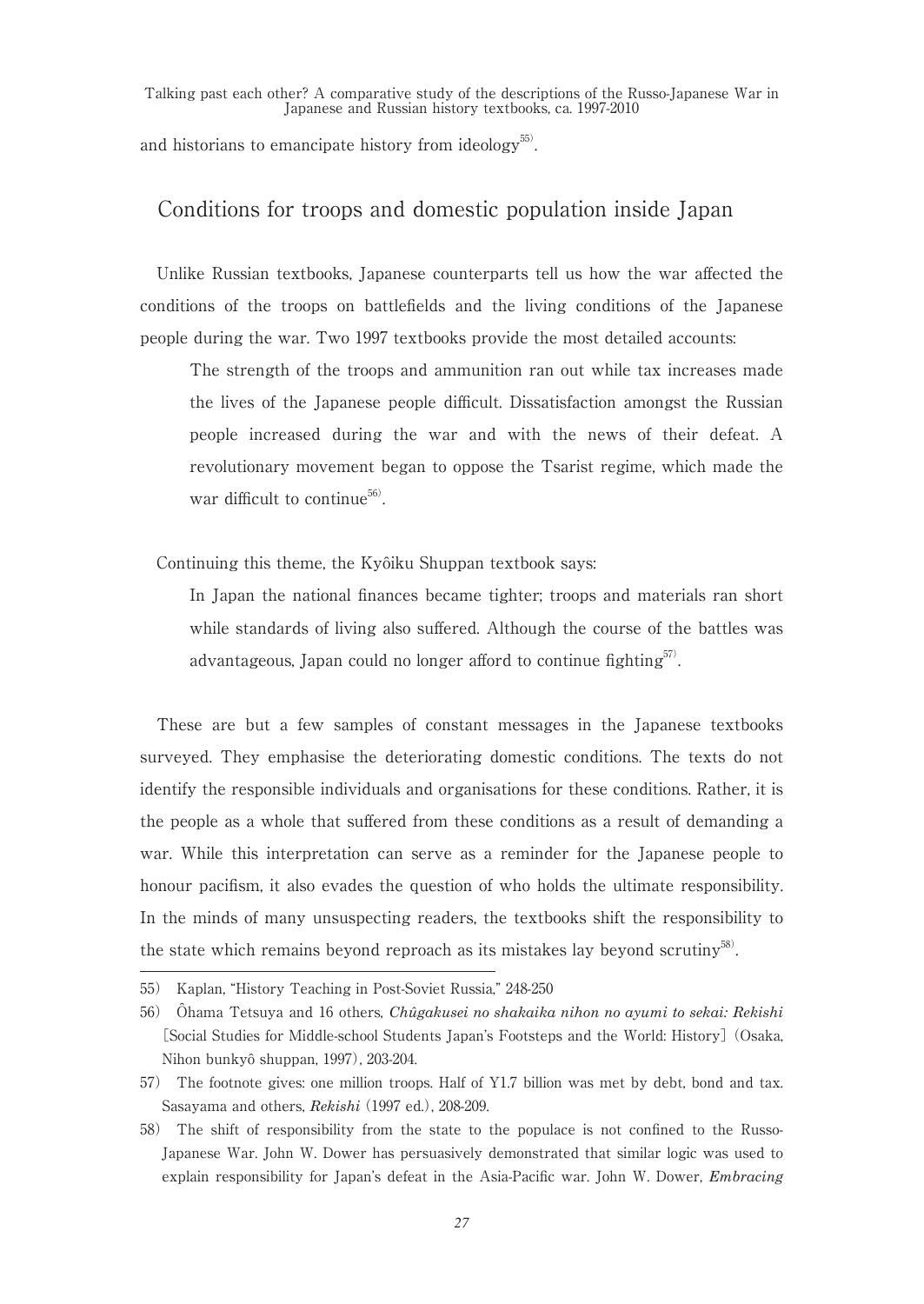## The End of the War in Japanese textbooks: Popular reaction to the conclusion of the war

The textbooks surveyed mention two outcomes of the war – the domestic response and Japan's international standing. Tokyo Shoseki's 1997 edition exemplifies the narrative trend:

Despite the enormity of her sacrifices, Japan was unable to secure reparations and had to be content with gaining small territories and concessions. The people in Japan attacked the government fiercely and in Tokyo, a mass protest developed into rioting<sup>59)</sup>.

The excerpt indicates that substantial rewards were expected to compensate for all the suffering. But as it became clear that the gains were small, the public responded vociferously, even resorting to rioting. Likewise, the 1997 and 2002 editions by Kyôiku Shuppan also provide an example of the ideology of face protection:

However, strong dissatisfaction with [the government's failure in] securing reparations was expressed by the Japanese public, who had co-operated with the war effort and made large sacrifices. Many newspapers criticised the government and crowds shouting their opposition to the Peace Treaty attacked the residences of ministers, police stations, pro-government newspaper offices, and Christian churches<sup>60)</sup>.

The mention of rioting foreshadows the Pyrrhic victory. The focus on the adverse results of the war seems to buttress what the historian James Joseph Orr finds about post-1960s Japanese education's aspiration to cultivate a peaceful-loving youth<sup>61)</sup>. The motive that already strongly appeared in the description of the war course. Two

*Defeat: Japan in the Wake of World War II* (New York: Norton, 1999).

<sup>59)</sup> Tanabe Hiroshi and 39 others, *Shimpen atrashii shakai: Rekishi* [Middle School Social Studies: History] (Tokyo: Tokyo shoseki, 1997), 219.

<sup>60)</sup> Sasayama and others, *Rekishi* (1997 edition), 209 and Sasayama and others, *Rekishi* (2002 edition), 160.

<sup>61)</sup> James Joseph Orr, *The Victim as Hero: Ideologies of Peace and National Identity in Postwar Japan* (Honolulu, University of Hawai'i Press, 2001), Ch. 4.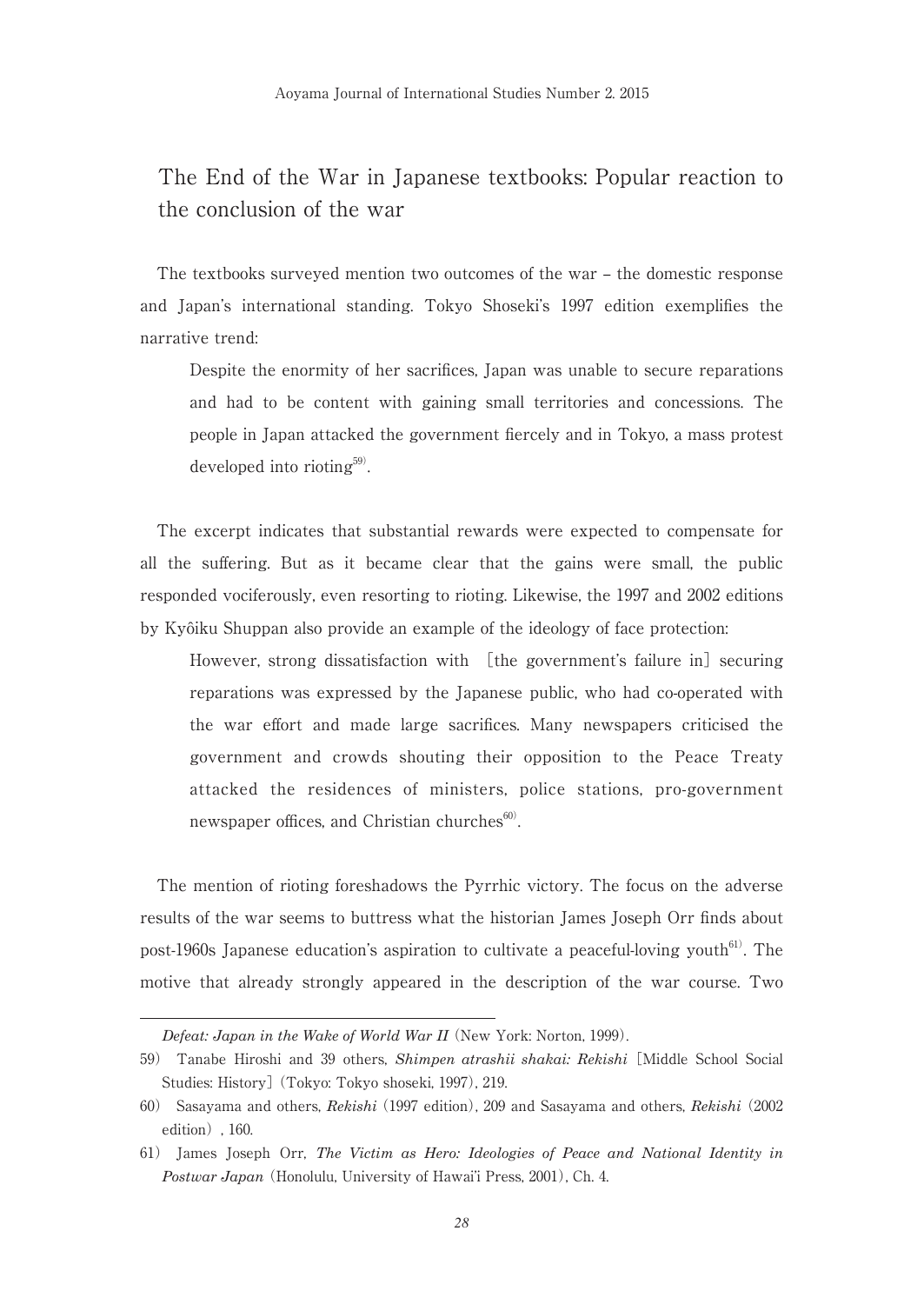texts, both from the 1997 round, give different motives to the popular sentiment:

Japan was unable to gain reparations so frustration amongst the Japanese people, who had produced many victims and who had been troubled by tax increase, rose. In Tokyo crowds ransacked and burnt down newspaper offices and police stations $62$ .

And,

Deaths and injuries had occurred to soldiers from towns and villages across the country. But many people were dissatisfied with a peace treaty that did not award reparations. In Tokyo, after a public meeting, attacked police stations, newspaper companies and Christian churches were attacked $^{63}$ .

Kyôiku Shuppan's 2006 edition notes that only a part of the crowd attacked:

A national meeting opposing the treaty was held at Hibiya Park in Tokyo. Following the end, a part of the demonstrating crowd attacked government residences and police stations, and the newspapers that supported the treaty $64$ .

Fusôsha's textbooks seem to be more direct:

Japan was unable to gain reparations. But a group of people who did not know that the national capacity had reached its limit were dissatisfied and caused  $\text{riots}^{\text{65}}$ .

Contrary to this predominant trend of state-centric interpretation in textbooks Tokyo Shoseki's 2002 and 2006 editions add an extra sentence: "Furthermore, the enlargement of the military went ahead so the burden on the people did not become any lighter"66). This phrase suggests the government channelled funds to the military,

<sup>62)</sup> Teruya Yoshihiko and eight others, *Shakaika chûgakisei no rekishi: Nihon no ayumi to sekai no ugoki* [Social Studies History for Middle School Students: Japan's Footsteps and the World's] (Tokyo: Teikoku shoin, 1997), 212-213.

<sup>63)</sup> Ôhama and others, *Chûgakisei no shakaika* (1997 ed.), 204.

<sup>64)</sup> Sasayama and others, *Rekishi* (2006 ed.), 131.

<sup>65)</sup> Nishio and others, *Atarashii rekishi* (2002 ed.), 223; Fujioka and others, *Atarashii rekishi* (2006 ed.), 168.

<sup>66)</sup> Tanabe and 37 others, *Atarashî Shakai Rekishi* (Tokyo: Tokyo shoseki, 2002), 143; Gomi Fumihiko and 47 others, *Shinpen atrashii shakai rekishi* [New Middle School Social Studies: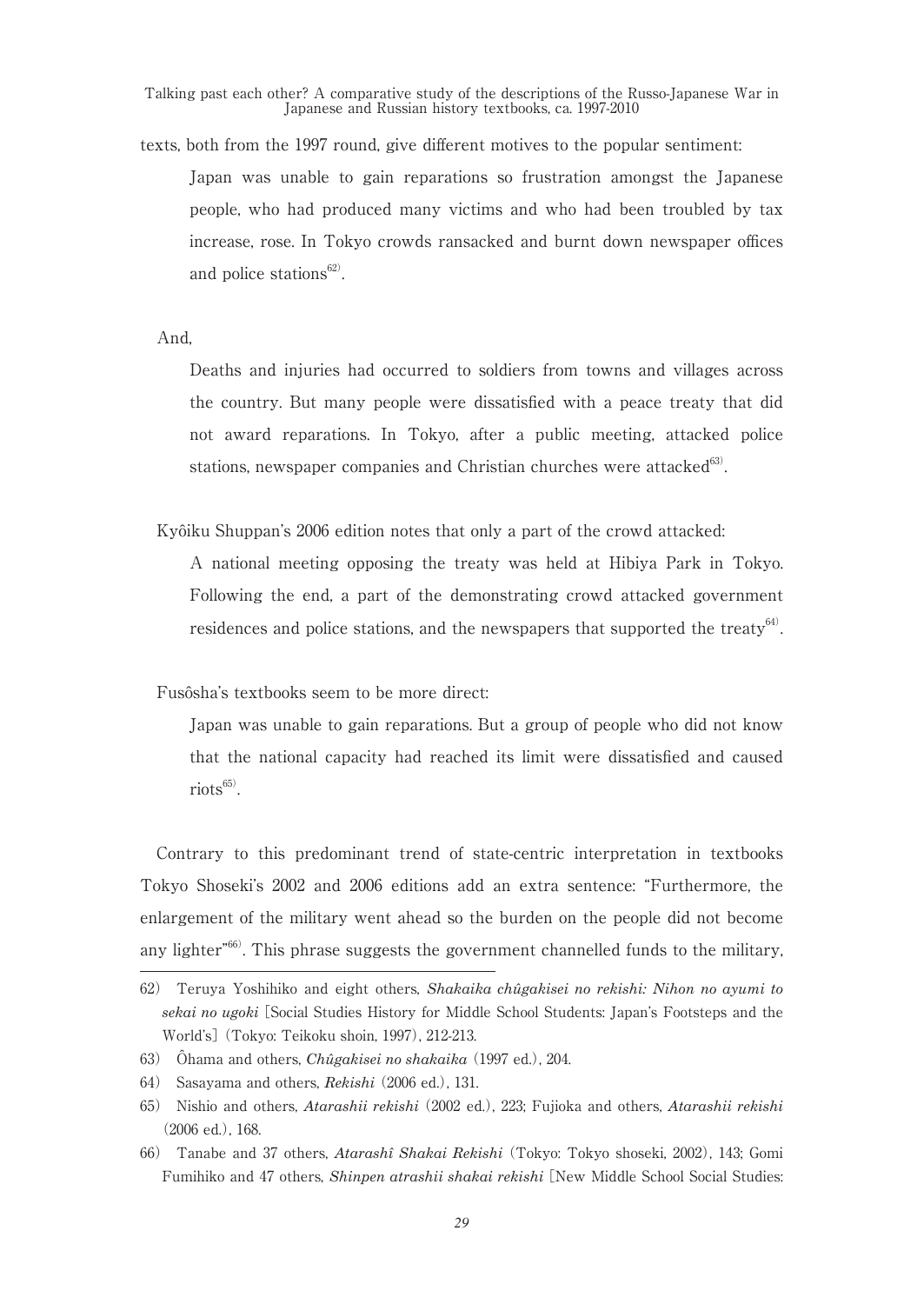while ignoring social welfare programmes.

#### The End of the War in Russian textbooks

The surveyed Russian textbooks present the end of the war in geopolitical contexts.

Levandovskii states:

The strengthening of Japan in the Far East was not a part of the plan of Japan's allies and particularly the USA. The American government took the role of the mediator in the peace negotiations in Portsmouth $67$ .

The power of making political decision about ending the war was taken away not just from Russia but equally from Japan. Moreover, Levandovskii displays quite a patronising attitude towards Japan as it was not Japan but Japan's allies who made the important decision to end the war. Danilov narrates similarly:

The USA was afraid that if Russia had lost to Japan, Japan could strengthen its position in the region. So the USA acted as the mediator in peace negotiations. England and France wished to see a weakened Russia, but at the same time did not want the war to continue<sup>68)</sup>.

The narrative signals that the main players in the region were the USA, England and France, who were preoccupied with their own geopolitical interests. However, there is no explanation why the decision about ending the war was taken away from Japan in spite of the fact that Japan defeated Russia. Zuev provides an exception by referring to the Japanese conditions at the end of the war:

In spite of the success in winning all the battles, Japan exhausted its material and human resources. This forced the Japanese government to seek peace with Russia. In May 1905 the USA, who was afraid that the rise of Japan in the Far East had the potential to undermine American interests in the region,

History] (Tokyo: Tokyo shoseki, 2002), 159.

<sup>67)</sup> Levandovskii and Shetinov, *Rossia v XX veke,* 24.

<sup>68)</sup> Danilov and Philippov, *Istoriya Rossi,* 25.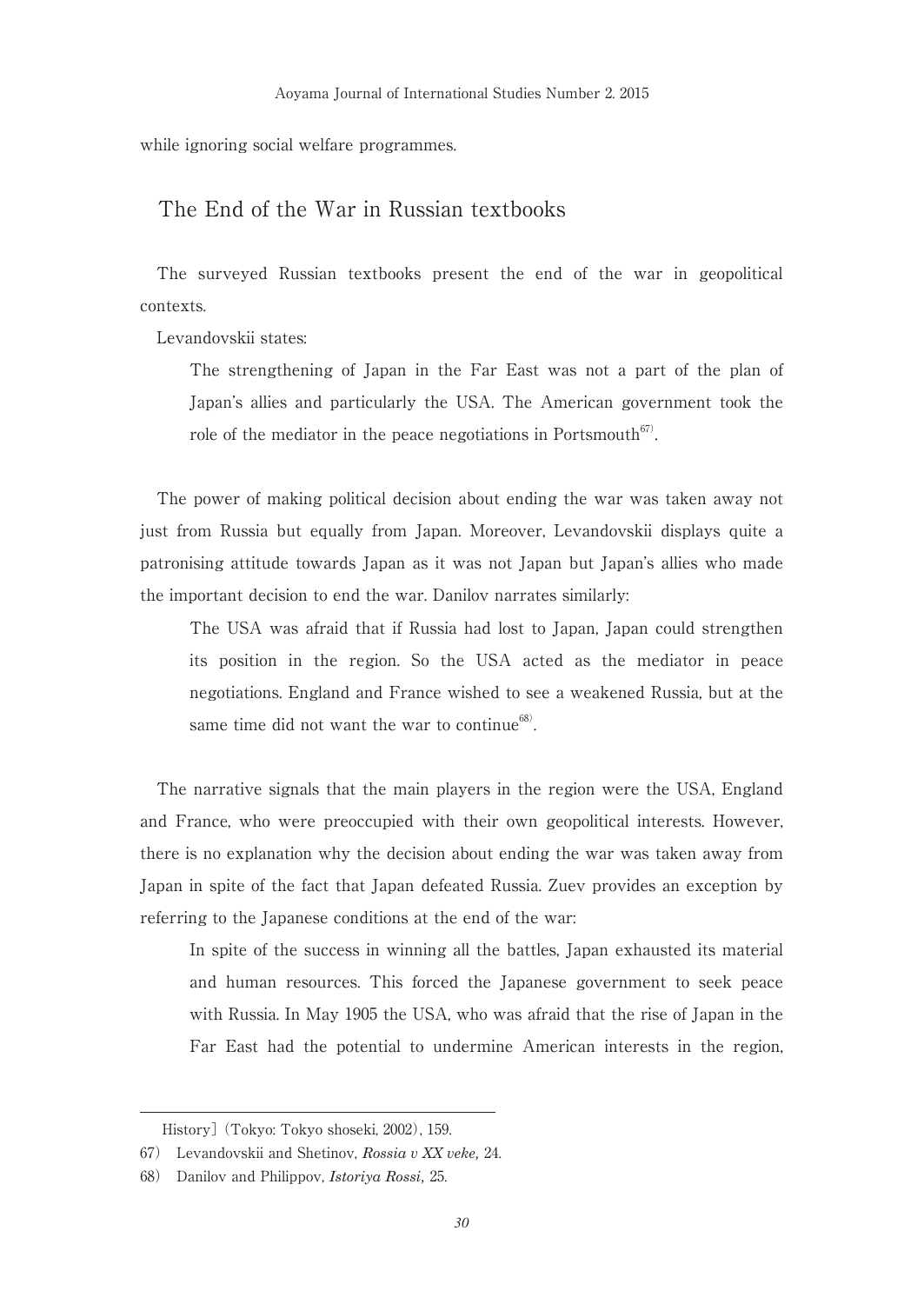initiated peace negotiations between Russia and Japan $^{69}$ .

Zuev states that Japan was exhausted by war and recognises Japanese suffering, so the USA participation in the negotiation process is explained.

The majority of authors concentrate on Russia's 'small' victories. S. Y. Witte, who conducted negotiation for Russia, was able to gain reasonably good results in spite of the difficulties Russia had. Russia got off with minimal territorial losses – South Sakhalin and Port Arthur. However, S. Y. Witte managed to avoid paying reparations to Japan<sup>70</sup>.

Chubaryan follows:

According to the Portsmouth Treaty, Russia not only accepted the Japanese possession of Korea, but also gave South Sakhalin to Japan. Russia also agreed to concede to Japan the rights over the Liaodong Peninsula including Port Arthur. Only the diplomatic skills of the leader of the Russian delegation kept Russian losses to a minimum<sup>71)</sup>.

The textbooks embelish Russian losses with Witte's diplomacy and focuses on the positive outcome for Russia. The difference with the Japanese textbooks is that the Japanese victory is mitigated by no reparations and public dissatisfaction with the Portsmouth Treaty.

Finally, Russian textbooks convey a didactic lesson from the war. In Danilov's words:

Russia was not prepared for the war ideologically. Kuropatkin wrote: "The Japanese army was very patriotic, it received the support of the whole nation, every person in the army knew the importance of this war". However, the Russian nation was not united in pursuit of victory […]. The losses caused by poor leadership caused disappointment and regrets. Such sentiments became

<sup>69)</sup> Zuev, *Istoriya Rossii,* 477.

<sup>70)</sup> Levandovskii and Shetinov, *Rossiya v XX veke,* 24-25.

<sup>71)</sup> Chubaryan, *Istoriya Rossii,* 34.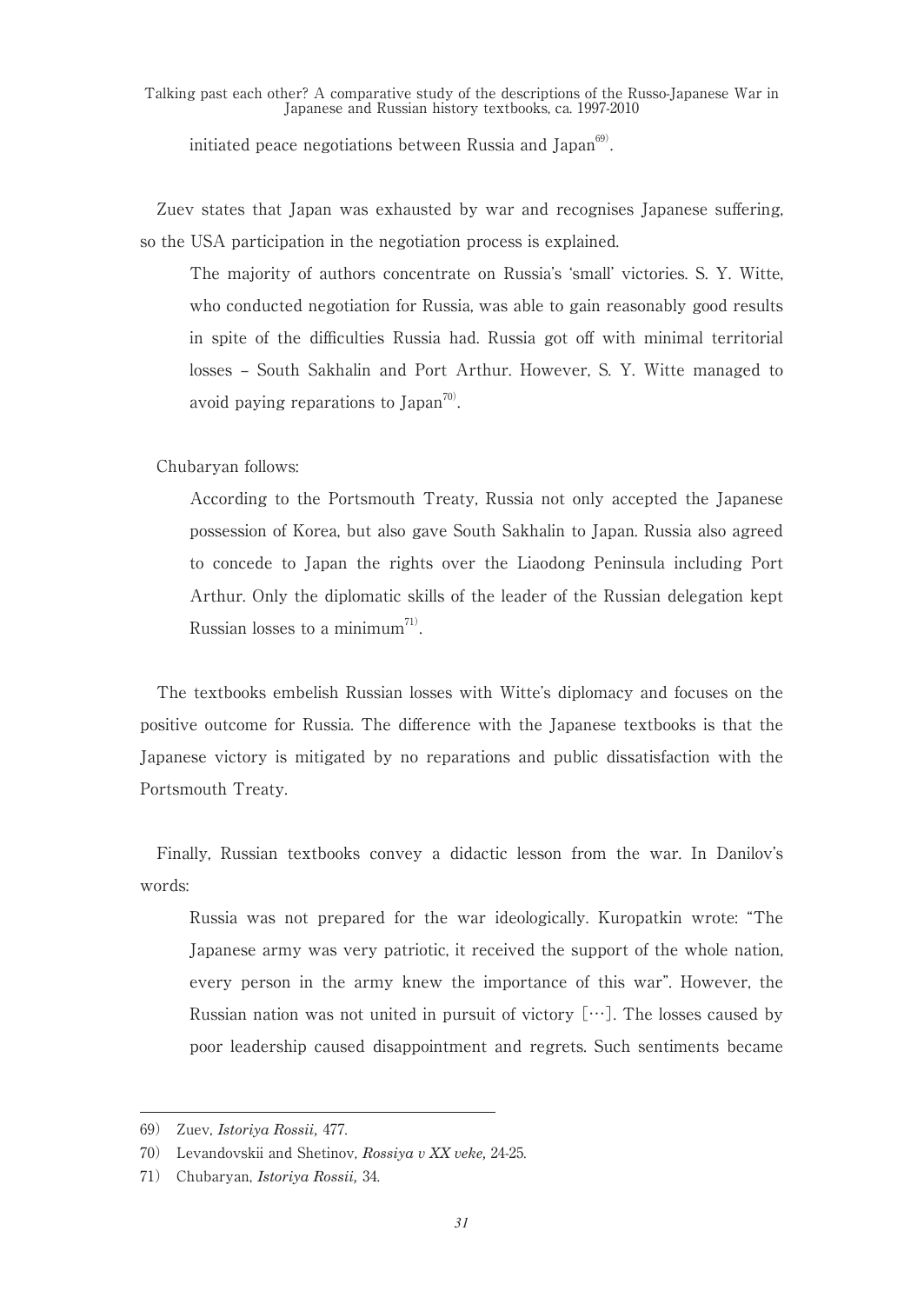the catalyst for the revolution of  $1905-1907^{72}$ .

Danilov praises the Japanese army for its patriotic sentiments and emphasises the importance of national support to achieve victory. In contrast, the inability of Russian nation to unite at the time of war resulted not only in total Russian defeat but also caused the First Russian Revolution which aimed to change the tsarist regime. Assessing the significance of defeat Yakemenko notes:

Despite some concessions gained by Russia during the negotiations [in Portsmouth] the war with Japan seriously damaged political stability in Russia. The defeat was perceived by the public as a national humiliation and resulted in the loss of confidence in government and monarchy<sup>73)</sup>.

Yakemenko links the war with the First Russian Revolution as the Russian defeat resulted in the loss of confidence in not only the Russian government, but also in the political system it represented. These concluding remarks reveal the need for a strong national leadership to win a war.

Sergei Burin's textbook further expands the didactic message by praising Japanese modernisation and at the same time warning about growing Japanese danger:

The victory in the Russo-Japanese war marked the important first step in making Japan one of the most important economic and military empires in the East  $[\cdots]$ . The Japanese government skilfully modernised the nation and made the ascent to a new bourgeois society irreversible. While keeping much of its traditions Japan energetically copied Western innovations. At the same time, the militarisation of the Japanese economy created a potential for future Japanese aggression – which had already been experienced by its neighbours, China and Russia<sup>74)</sup>.

<sup>72)</sup> Danilov and Philippov, *Istoriya Rossi,* 26. Alexei N. Kuropatkin was Russian Imperial Minister of War at the beginning of the Russo-Japanese War. He was often held responsible for many blunders.. After the conflict was over, he published a number of books in his defence.

<sup>73)</sup> Yakemenko, *Istoriya otechestva,* 215.

<sup>74)</sup> Sergei N. Burin, *Noveishaya istoriya, XX vek. 9 klass* [*Contemporary History of the 20th century. Year 9*](Moscow: Drofa, 2000), 66.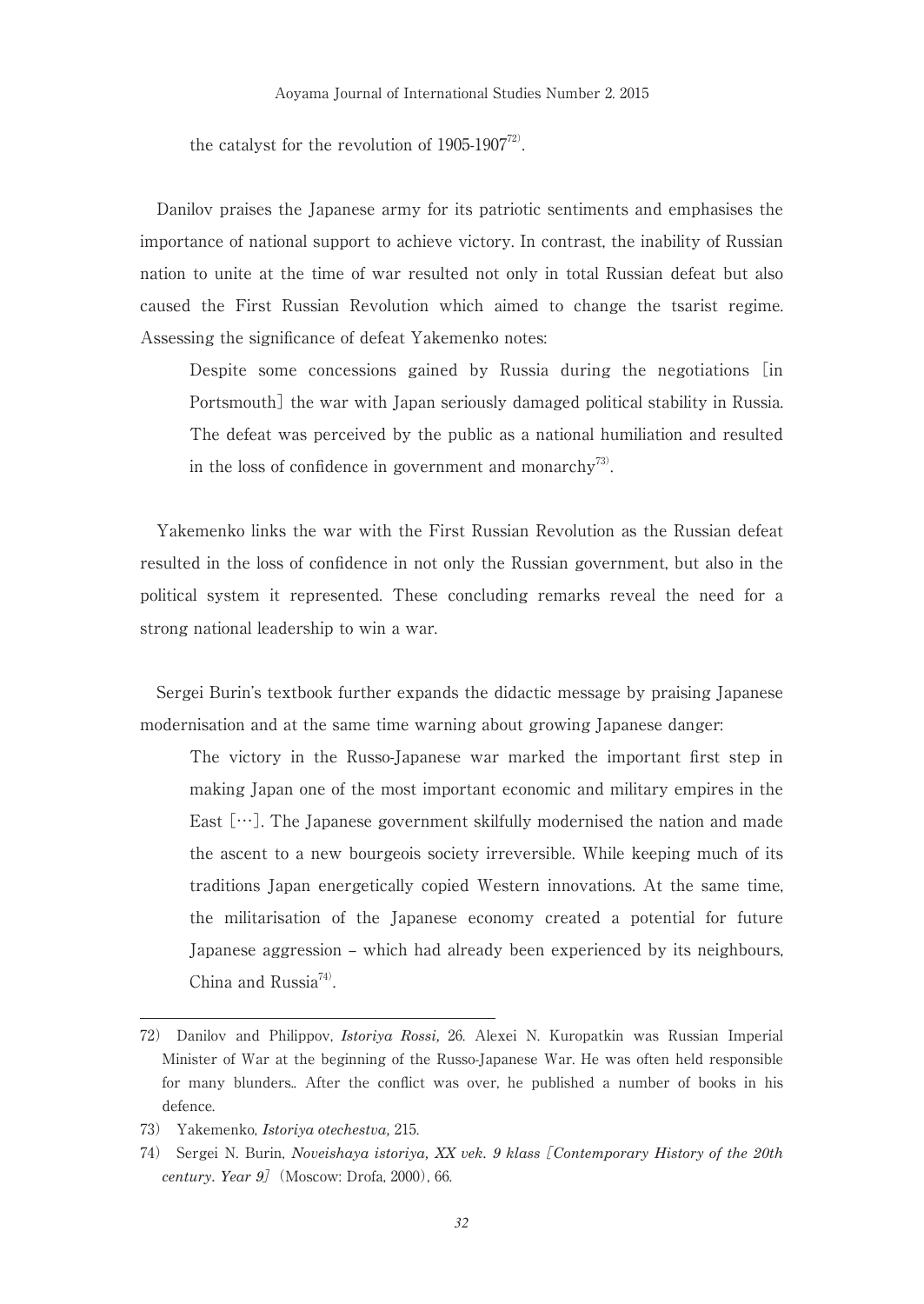By paying tribute to the Japanese state and the patriotism of Japanese nation the authors reinforce the central idea that a strong state can single-handedly guide the nation to victory. The main didactic message young Russian readers obtain from learning about the Russo-Japanese war is that they should always support the state. Michael Apple and Linda Christian-Smith in their study of history textbooks notice that textbooks are often used as "ideological tools to promote a certain belief system and legitimise an established political and social order $\overline{r^{75}}$ . Russian textbooks promote a strong sense of patriotism based on the glorification of Russian losses in Russo-Japanese War.

Finally, the Russian loss of the South Sakhalin to Japan indicates that Japan creates a potential danger to Russia and that a future conflict between two countries is very real.

## Conclusion

The analysis of the descriptions of the Russo-Japanese war from its outbreak to conclusion in 44 Russian and Japanese history textbooks reveals their factual accuracy. The Russian textbooks, in a similar vein to their Japanese counterparts, seem to ascribe the intensifying rivalry between Japan and Russia as rooted in their respective imperialistic desires to expand their territories. Further commonality is the introduction of geopolitics at the beginning of the war in both sets of textbooks. However, the difference lies that in Russian textbooks geopolitics rests on European diplomacy while in Japanese textbooks geopolitics is based on the regional diplomacy of the 'Man-Kan' exchange.

A further difference is that the Japanese state-centric interpretation rests on its aversion towards the populace. The textbooks attribute the beginning of the war to popular demand more than geopolitical considerations. Russian textbooks defend the Russian state by stressing Japanese belligerence in the emerging East Asian geopolitical arena. Russian textbooks also blame Japan for the "sudden attack" which

<sup>75)</sup> Michael W. Apple and Linda K. Christian-Smith, *The Politics of the Textbook.* (New York: Routledge, 1991), 10.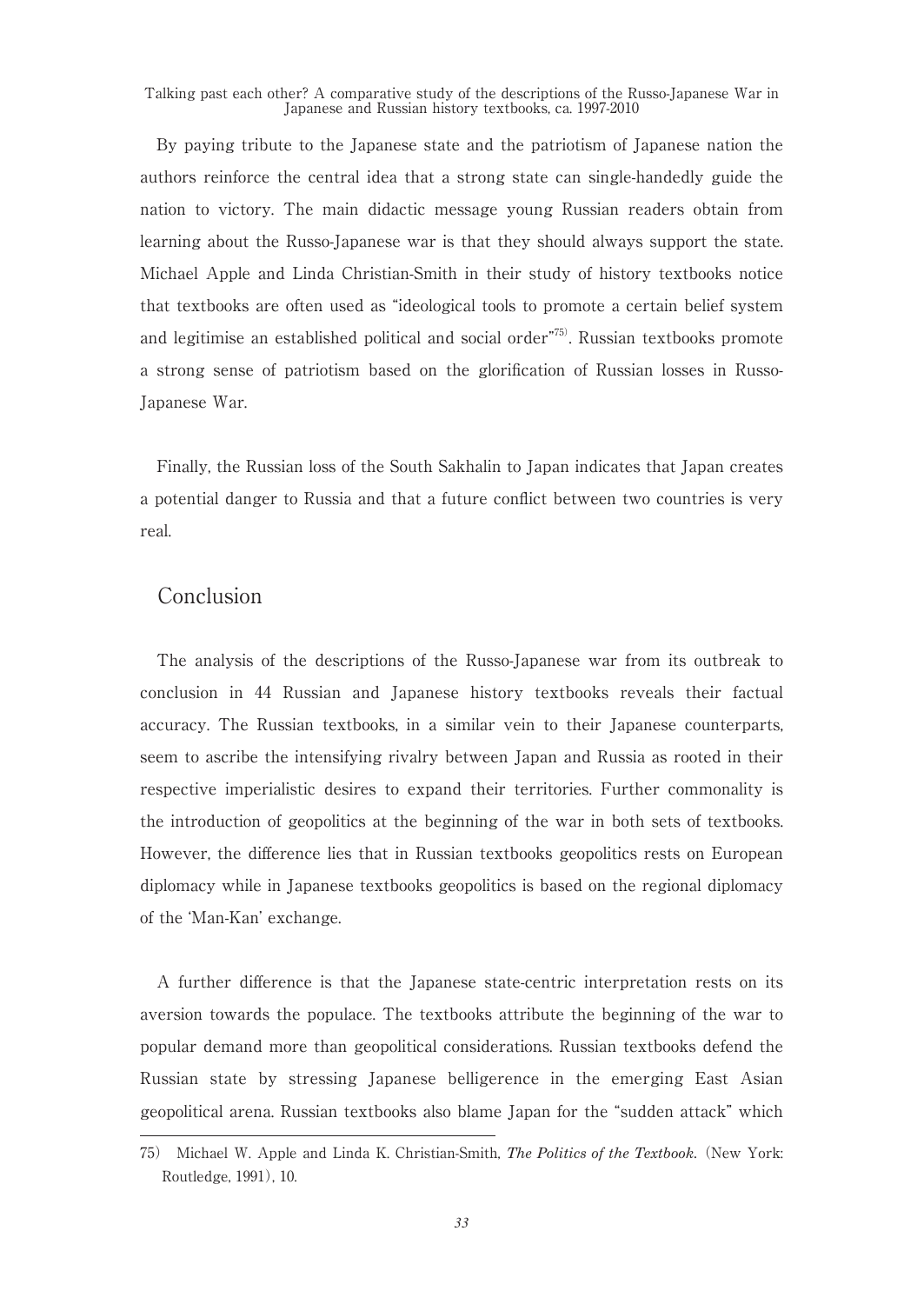reiterates the belief that this war should never have been won by Japan. Japanese textbooks do not say that the war happened suddenly but name the government's response to public demands as the main cause. Japanese and Russian textbooks equally avert state responsibility for the war.

In the descriptions of the course of the war both Japanese and Russian textbooks acknowledge the enormity of the casualties in both countries. The main difference is that Japanese textbooks focus on the hardship of the domestic populace implying the people would not have suffered if they had not demanded the war. Russian textbooks admit to defeat, but mitigate the humiliation by resorting to the heroism of its soldiers. This suits the present political agenda in Russia which reflects Putin's perception that today's Russia is in need of patriotic youth. The Japanese textbooks do not celebrate its military victories even if Japan emerged victorious. The casualties were too high for Japan, the war brought economic hardship, and possibly, the textbook's authors are also trying to avoid any criticisms from the political left. However, the right-wing nationalists are not happy with the muted celebration either, which causes the motivation for Tsukurukai activities.

Japanese and Russian textbooks equally acknowledge both countries ended the war by negotiation initiated by the American government. The difference is that Japanese textbooks expose the futility of public reaction to the peace treaty. Russian textbooks try to salvage national pride accentuating that the loss was not as humiliating as it could have been. A number of Russian textbooks convey a didactic message that Japanese victory was a result of public/national support for the war. In contrast, the Russian nation was unable to unite (as they simply could not understand why Russians should fight in Manchuria) and lost. The didactic message in Russian textbooks is that the public has to be patriotic and support their state in order to win wars and avoid national humiliation. Japanese textbooks do not provide any explanation for Japanese victory or Russia's loss except in the Tsukurukai textbook.

Russian and Japanese textbooks equally serve to strengthen the position of the state but use different narrative strategies to achieve this goal. Russian and Japanese textbooks tell the story as if they were describing two different wars with relatively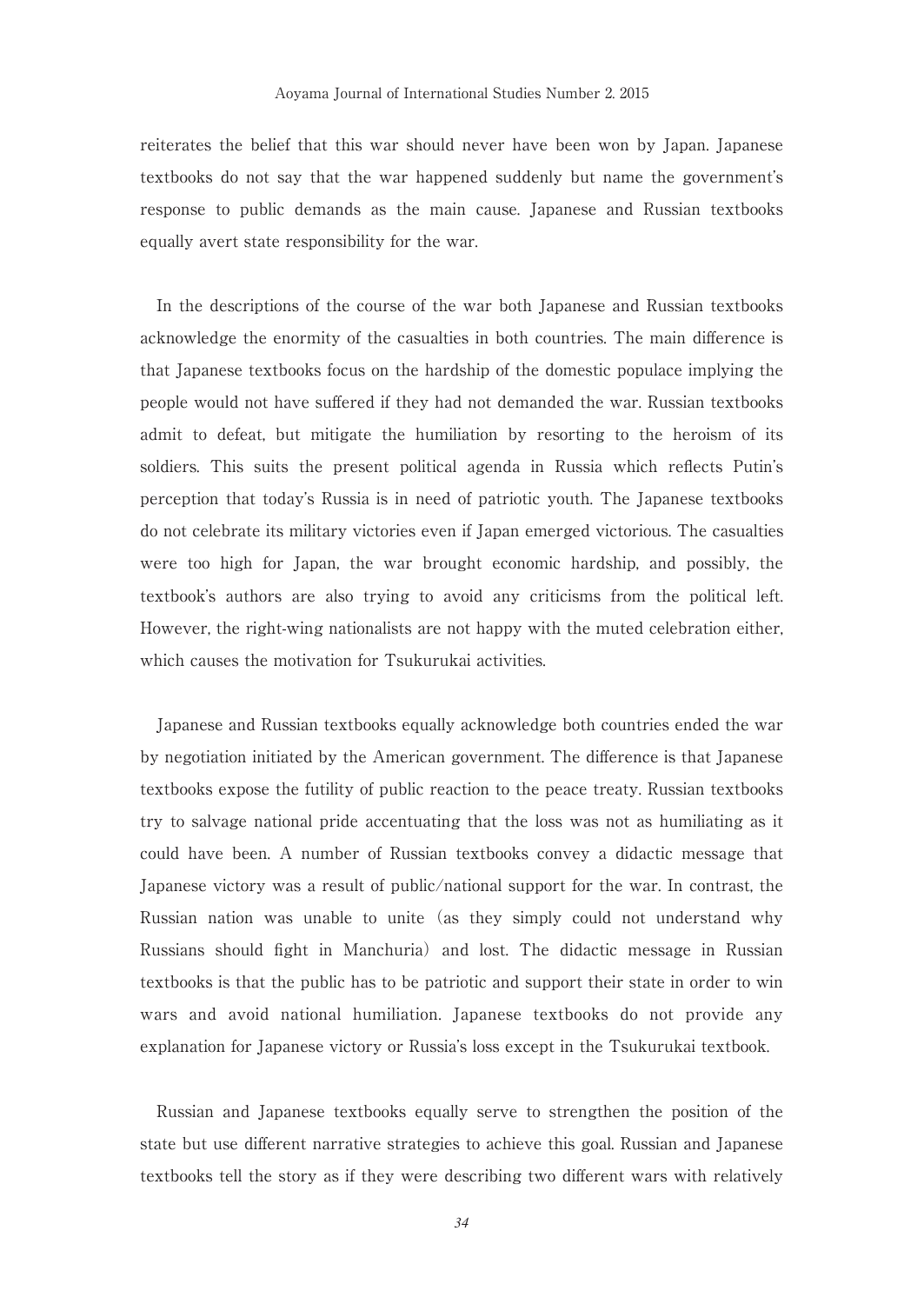few areas of convergence; leaving the impression of 'talking past each other'. Russian textbooks use the war to criticise the lack of domestic patriotism while Japanese textbooks accuse the Japanese public for initiating the war. Russian textbooks promote the ideology of patriotism by constructing historical myth based on the bravery and heroism displayed by Russian soldiers and contrasting this with the incompetency of the Tsarist generals. In assessing Japanese victory Russian textbooks accentuate the overwhelming support of the Japanese public for the war and conclude that national patriotism helped Japan win. In contrast, Japanese textbooks blame the Japanese public for demanding the war in the first place. Nearly all Japanese textbooks, except the Tsukurukai textbook, forget to mention how this conflict transformed Japan from an 'unknown' and 'unimportant' country, into a regional power.

The analysis of the textbook's ideologies in the descriptions of the Russo-Japanese War reveals both countries equally have no empathy for each other. Textbooks do not contribute towards the development of transnational perspective or understanding that can assist with removing the suspicion between the two nations. The textbooks' authors, preoccupied with the task of constructing historical memory to strengthen the position of the state, often neglect the opportunity to encourage critical thinking that may result in some state criticism. In Japanese textbooks this message is slightly coded as the narrative is more 'neutral' and charged with less emotional vocabulary than Russian texts. Russian textbooks boldly focus on glorifying war trauma. Therefore it comes as no surprise when the generations who study these textbooks in both countries reproduce ambivalence towards each other.

Referring to the three types of textbook genre described by Klerides and discussed in our introduction, Russian and Japanese examples demonstrate the characteristics of the traditional textbook. The debate about history education in both countries indicates there is an awareness of the existence, or at least the possibility of existence, of the new history textbooks. However, our analysis reveals that textbook authors in both countries neglect the opportunities offered by these different and more critical approaches. Understanding how history textbooks contribute towards constructing historical myth helps us explain why both countries respond to the events the way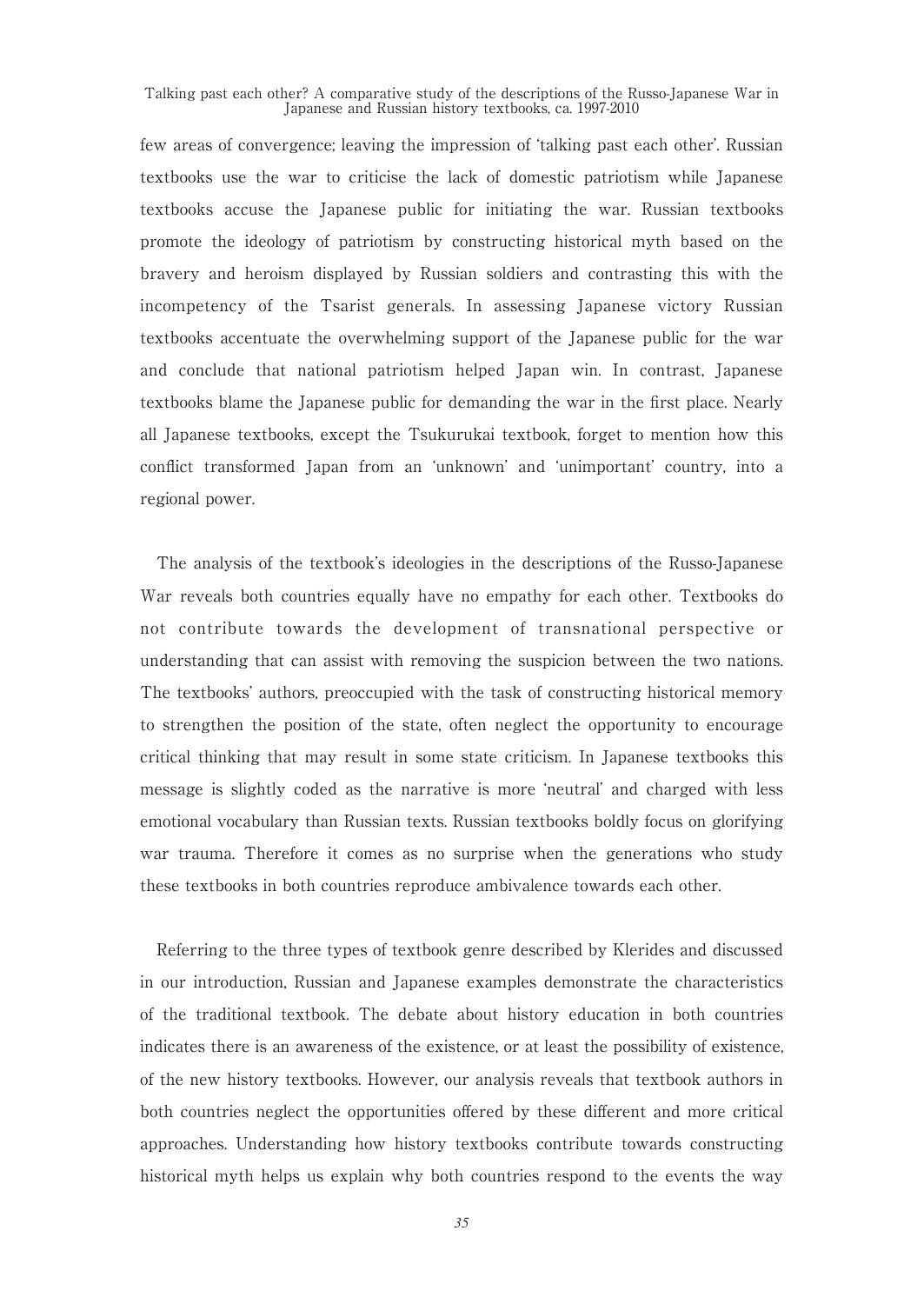they do; especially when it involves the other country. It also contributes towards a bigger picture of constructing historical memory that is directly influenced by the political agenda of ruling politicians in both countries.

#### **Bibliography**

Abe, Shinzô, *Utsukushii kuni e* [To the beautiful nation] (Tokyo: Bungei shunjyû, 2006).

- Aleksashina, Ludmila N. *Vseobshaya istoriya XX nachalo XXI veka, 11 klass* [The World History: The 20th Century-the early 21st Century, Year 11] 5th ed. (Moscow: Mnemozina, 2008).
- Apple, Michael W., and Christian-Smith, Linda K. *The Politics of the Textbook.* (New York: Routledge, 1991).
- Burin, Sergei N. *Noveishaya istoriya, XX vek. 9 klass* [Contemporary History of the 20th century. Year 9] (Moscow: Drofa, 2000).
- Chubaryan, Alexander O. *Istoriya Rossii XX-nachalo XXI veka. 11 klass* [The History of Russia: 20th century – Beginning of the 21st century for Year 11] 4th ed. (Moscow: Prosveshenie, 2007).
- Danilov, Alexander, A., and Philippov, A. V. *Istoriya Rossii.1900-1945,11 klass.* [The History of Russia. 1900-1945, Year 11](Moscow: Prosveshenie, 2009).
- Dower, John W. *Embracing Defeat: Japan in the Wake of World War II* (New York: Norton, 1999).
- Erohina, Marina, and Shevyrev Alexander. "Old Heritage and New Trends: school history textbooks in Russia," in *School History Textbooks across Cultures: international debates and perspectives,* ed. Nicholls Jason (Oxford: Studies in Comparative Education: Symposium Book, 2006).
- Fujioka, Nobukatsu and 11 others, *Chugaku shakai kaitei ban atarashii rekishi kyôkasho* [New History Textbook: Revised Middle-School Social Studies] (Tokyo: Fusôsha, 2006).

Fujioka and others, *Atarashii rekishi* [New History] (2006 ed.).

- Gomi, Fumihiko and 47 others, *Shinpen atarashii shakai rekishi* [New Middle School Social Studies: History] (Tokyo: Tokyo shoseki, 2002).
- Galtung, Johan, "The Construction of National Identities for Cosmic Drama: Chosenness-Myth-Trauma (CMT) Syndromes and Cultural. Pathologies" in *Handcuffed to History,* ed. Udayakumar, P. (Westport, CT: Praeger, 2001).
- Kaplan, Vera. "History Teaching in Post-Soviet Russia," in *Educational Reform in Post-Soviet Russia: Legacies and Prospects,* eds. Ben Eklof, Holmes, Larry E, and Kaplan Vera (London: Frank Cass, 2005).
- Katô, Yôko, *Soredemo nihonjin wa senso o eranda* [The Japanese chose war nevertheless] (Tokyo, Asahi shuppan, 2009), Ch. 2.
- Katsuoka, Kanji. *Kyôkasho kara mita nichiro sensô: Kore de iinoka nichiro sensô* [The Russo-Japan War viewed from textbooks: Are the current textbooks appropriate?] (Tokyo: Teneisha, 2004).
- Klerides, Elefthyerios. "Imaging the Textbook: Textbooks as Discourse and Genre," *Journal of Education, Media, Memory and Society* 2, no. 1 (2010).
- Kodama and 16 others, *Chûgaku shakai: Rekishi teki bunya* [Middle School Social Studies: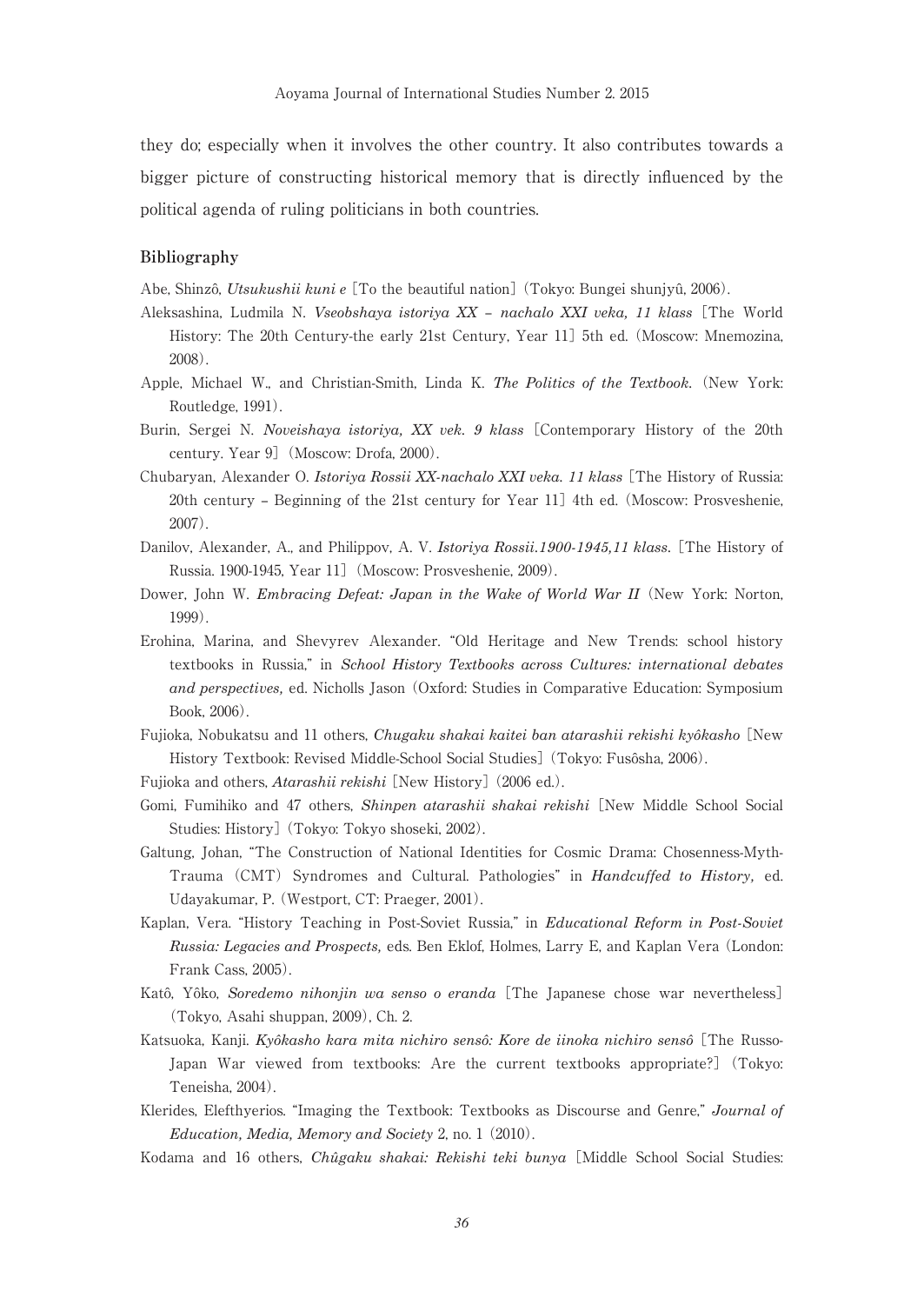History] (Tokyo: Nihon shoseki, 1997).

- Kodama and 16 others, *Watashitachi no chûgaku shakai: Rekishiteki bunya* [Our Middle-School Social Studies: History] (Tokyo: Nihon shoseki, 2002).
- Kreder, Alexander A., and Troitskii, N. A. *Rossia i mir v XIX veke, chast 2, 8 class* [Russia and the World in the 19th. Century, Part 2, Year 8] (Moscow: Centre for Humanitarian Education, 2001).
- Kuroda, Hideo and seven others, *Shakaika chûgakkô no rekishi: Nihon no ayumi to sekai no ugoki*(*Saishin ban*) [Middle-School Social Studies History: Footsteps of Japan and of the World] (Tokyo: Teikoku shoin, 2002).
- Kuroda, Hideo and seven others, *Shakaika chûgakusei no rekishi: nihon no ayumi to sekai ugoki*  (*shotei ban*) [Middle-School Social Studies History: Footsteps of Japan and of the World (First edition)] (Tokyo: Teikoku shoin, 2006).
- Levandovskii, Andrei A., and Shetinov, Y. A. *Rossia v XX veke, 10, 11 klass* [Russia in the 20th century, Years 10 and 11] 6th ed. (Moscow: Prosveshenie, 2003).
- Maier, Robert. "Learning about Europe and the World: Schools, Teachers and Textbooks in Russia after 1991," in *The Nation, Europe and the World: Textbook and Curricula in Transition,* ed. Schissler, Hannah, and Soysal, Yasemin (New York and Oxford: Berghahn Books, 2005).
- Mayuzumi, Hiromichi and 11 others, *Nihon no rekishi to sekai: Chugakkô rekishi* [Japan's History and the World: Middle-school History] (Tokyo: Shimizu shoin, 1997).
- Morris-Suzuki, Tessa. *The Past within us: media, memory, history,* (London and New York: Verso, 2005).
- Nelson, John K. "Tempest in a Textbook: a report on the new middle-school history textbook in Japan," *Critical Asian Studies* 34, no. 1 (2002).
- Nishino, Ryota "The Political Economy of the Textbook in Japan, with Particular Focus on Middle-school History Textbooks, ca. 1945-1995," *Internsionale Schulbuchforschung*  [International Textbook Research] 30, no. 1 (2008)
- Nishio, Kanji and 13 others, *Chugaku shakai atarashii rekishi kyôkasho* [Middle-School Social Studies New History] (Tokyo: Fusôsha, 2002.)
- Ôhama, Tetsuya and 10 others, *Chûgakusei no shakaika nihon no ayumi to sekai: Rekishi* [Social Studies for Middle-school Students Japan's Footsteps and the World: History] (Osaka: Nihon bunkyô shuppan, 2006).
- Ôhama and others, *Chûgakisei no shakaika* (1997 ed.).
- Orr, James Joseph. *The Victim as Hero: Ideologies of Peace and National Identity in Postwar Japan* (Honolulu, University of Hawai'i Press, 2001).
- Ostrovskii, Valerii P. *Istoriya Rossii, XX vek, 11 klass* [The History of Russia, the 20th century, Year 11] 8th ed. (Moscow: Drofa, 2004).
- Pavlov, Dimitri B. *Russko-yaponskaya voina 1904-1905: Sekretnyue operatsii na sushe i na more*  [The Russo-Japanese War 1904-05: Secret Operations on the Land and in the Sea] (Moscow: Materik, 2004) and Shishov, Alexi V. Neizvestnyue stranistyu russko-yaponskoi voinyu [Unknown Pages of the Russo-Japanese War] (Moscow: Veche, 2004).
- Repoussi, Maria and Tutiaux-Guillon, Nicole. "New Trends in History Textbook Research: Issues and Methodologies towards a School Historiography," *Journal of Education Media, Memory, and Society* 2, no. 1 (2010).
- Richter, Steffi. "Historical Revisionism in Contemporary Japan," in *Contested Views of a Common*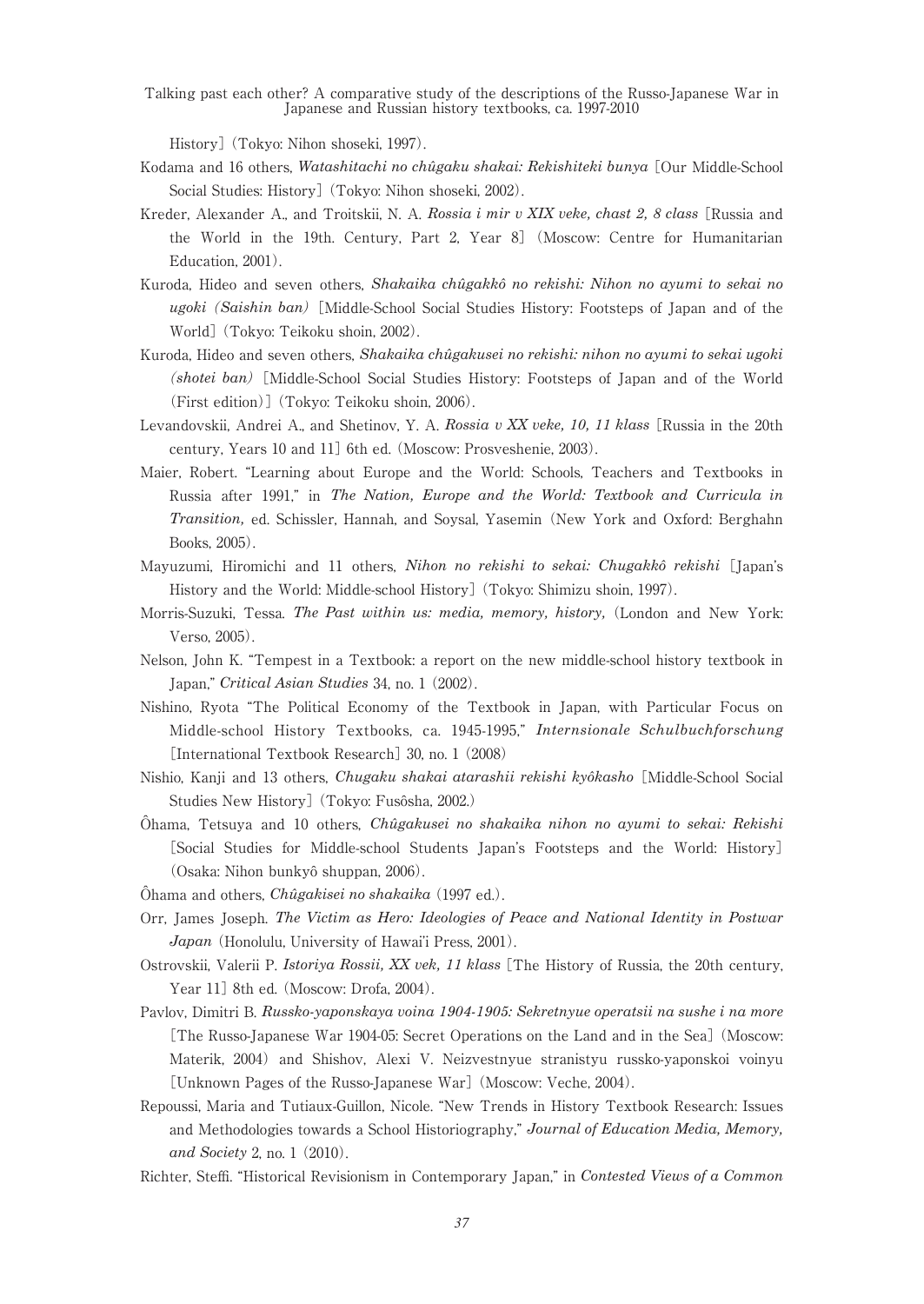Past: Revisions of History in Contemporary East Asia, ed. Richter, Steffi (Chicago: University of Chicago Press, 2008).

- Rodrigues, Alexander M. Noveishaya istoriya zarubejnyuh stran XX vek, 11 klass [Contemporary History of the Foreign Countries, 20th Century, Year 11] (Moscow: Humanitarian Publishing Centre Vlados, 2002).
- Saaler, Sven. *Politics, Memory and Public Opinion: The History Textbook Controversy and Japanese Society* (Tokyo: Indicium, 2005).
- Sasayama, Haruo and 41 others, *Chûgaku shakai: Rekishi* [Middle School Social Studies: History] (Tokyo: Kyôiku shuppan, 1997).
- Sasayama, Haruo and 41 others, *Shûgaku shakai rekishi: Mirai o mitsumete* [Middle School Social Studies: Looking towards the Future] (Tokyo: Kyôiku shuppan, 2002).
- Sasayama and others, *Rekishi* (2006 ed.).
- Sergeev, Evgenii Y. *Vseobshaya istoriya, 9 klass* [The World History, Year 9] 2nd ed. (Moscow: Prosveshenie, 2008).
- Shatina, Natalya V. 'Shkolnye uchebniki ustorii: politicheskie tehnologii formirovaniya budushego' [School history textbooks: political technologies behind formation of our future], http:// rodnaya-istoriya.ru/index.php/istoriya-sovremennoie-rossii/istoriya-sovremennoie-rossii/ shkolnie-uchebniki-istorii-politicheskie-texnologii-formirovaniya-budushego.html, accessed 15 January 2013.
- Shestakov, Vladimir A. *Istoriyu v shkolu: sozdanie pervyuh sovetskih uchebnikov* [History to School: making first Russian textbooks] (Moscow: Arhiv Presidenta Rossiiskoi Federatsii, 2008).
- Shestakov, Vladimit A. *Istoriya Rossii XX nachalo XXI veka. 11 klass* [The History of Russia: 20th Century – Beginning of the 21st Century for Year 11] 3rd ed. (Moscow: Prosveshenie, 2010).
- Shevyrev, Alexander. "Rewriting the National Past," in *Educational Reform in Post-Soviet Russia: Legacies and Prospects,* eds. Eklof, Ben, Holmes, Larry E. and Kaplan, Vera. (London: Frank Cass, 2005).
- Shirokograd, Alexander B. *Yaponia: Nezavershyonnoe sopernichestvo* [Japan: Unfinished Confrontation] (Moscow: Veche, 2008); and Harada, Keiichi, *Nisshin nichiro senso* [Sino-Japanese and Russo-Japanese Wars] (Tokyo: Iwanami shoten, 2007).
- Soroko-Tsupa, Oleg S, Smirnov, V. P. and Stroganov, A. I. *Mir v XX veke, 11 klass* [The World in the 20th century, Year 11] 4th ed. (Moscow: Prosveshenie, 1999).
- Tanabe, Hiroshi and 39 others, *Shimpen atrashii shakai: Rekishi* [Middle School Social Studies: History] (Tokyo: Tokyo shoseki, 1997).
- Tanabe, Hiroshi and 37 others, *Atarashî Shakai Rekishi* (Tokyo: Tokyo shoseki, 2002).
- Teruya, Yoshihiko and eight others, *Shakaika chûgakisei no rekishi: Nihon no ayumi to sekai no ugoki* [Social Studies History for Middle School Students: Japan's Footsteps and the World's] (Tokyo: Teikoku shoin, 1997).
- Teruya, Yoshihiko and 16 others, *Chûgakusei no shakaika nihon no ayumi to sekai: Rekishi* [Social Studies for Middle-school Students Japan's Footsteps and the World: History] (Osaka, Nihon bunkyô shuppan, 1997).
- Wang, Zheng, *Never Forget National Humiliation: Historical Memory in Chinese Politics and Foreign Relations* (New York: Columbia University Press, 2012).
- Wilson, Sandra. "The Russo-Japanese War and Japan: Politics, Nationalism and Historical